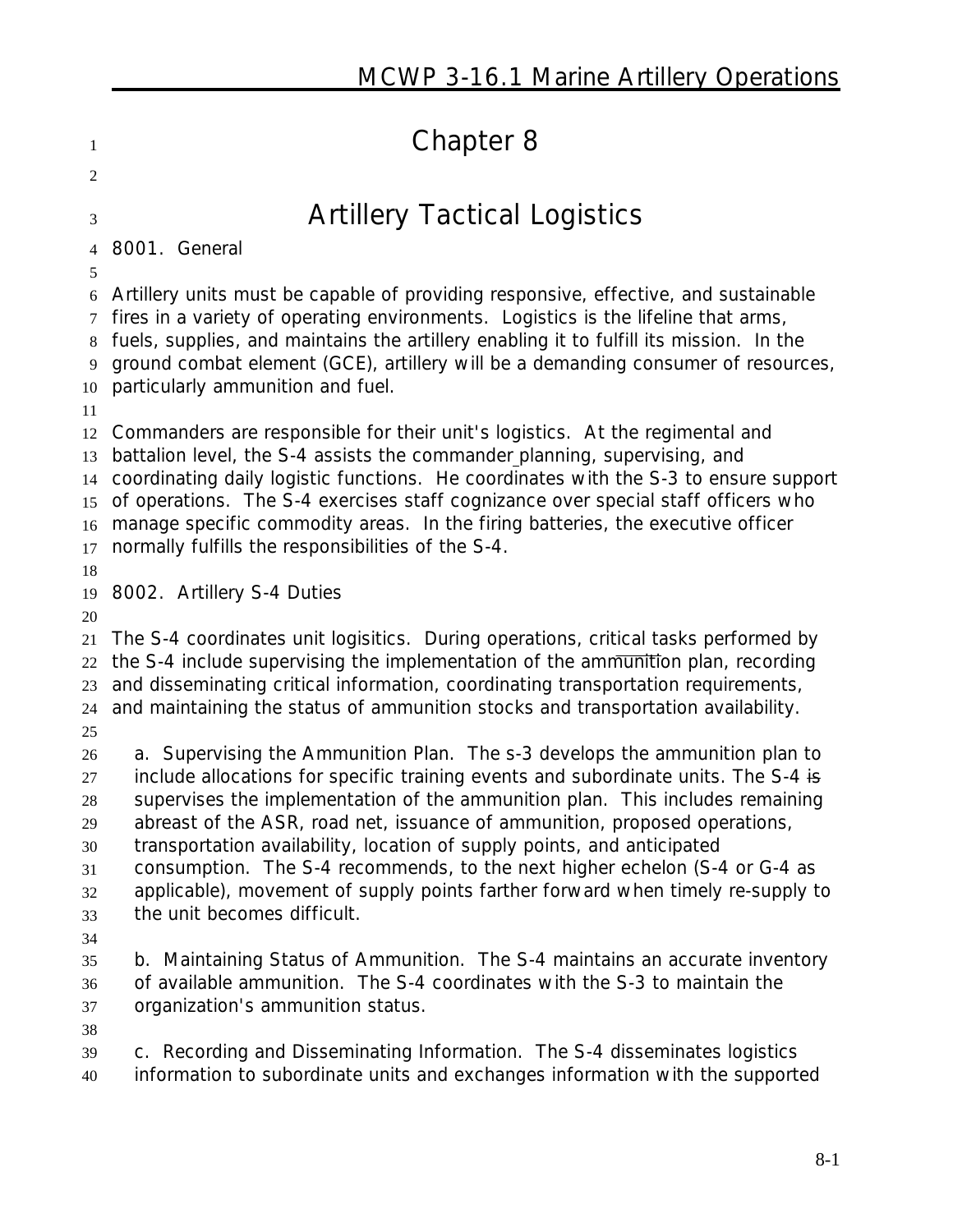unit's S-4 and CSSE as required. The layout and array of data varies from unit to 2 unit. Table 8-1 shows CSS map symbols of interest to the logistics officer.  $\frac{1}{2}$ 3 **d. Maintaining Status and Coordination of Transportation.** The S-4 maintains to transportation data which reflects the orginizational transportation status. The S-4 maintains the status of traffic data and road networks through the use of engineer reports, etc. The S-4 coordinates the movement of supplies with the supported unit and CSSE. The S-4 coordinates traffic schedules, traffic routes, and road priorities with HHQ, adjacent units, and appropriate movement control centers. Road priority determines allocation of road space to subordinate artillery units. The S-4 provides traffic data and transportation availability to the S-3. The S-3 publishes march graphics which graphically show the location of units during displacement or when the main supply route (MSR) is congested. These graphs provide the means to establish priorities based on the rate of march, time length of the column, distance to be covered, and tactical advantages expected (in cases of displacement).





18 **Table 8-1. CSS Map Symbols.**

19 **8003. Concept of Support and Logistics Capabilities**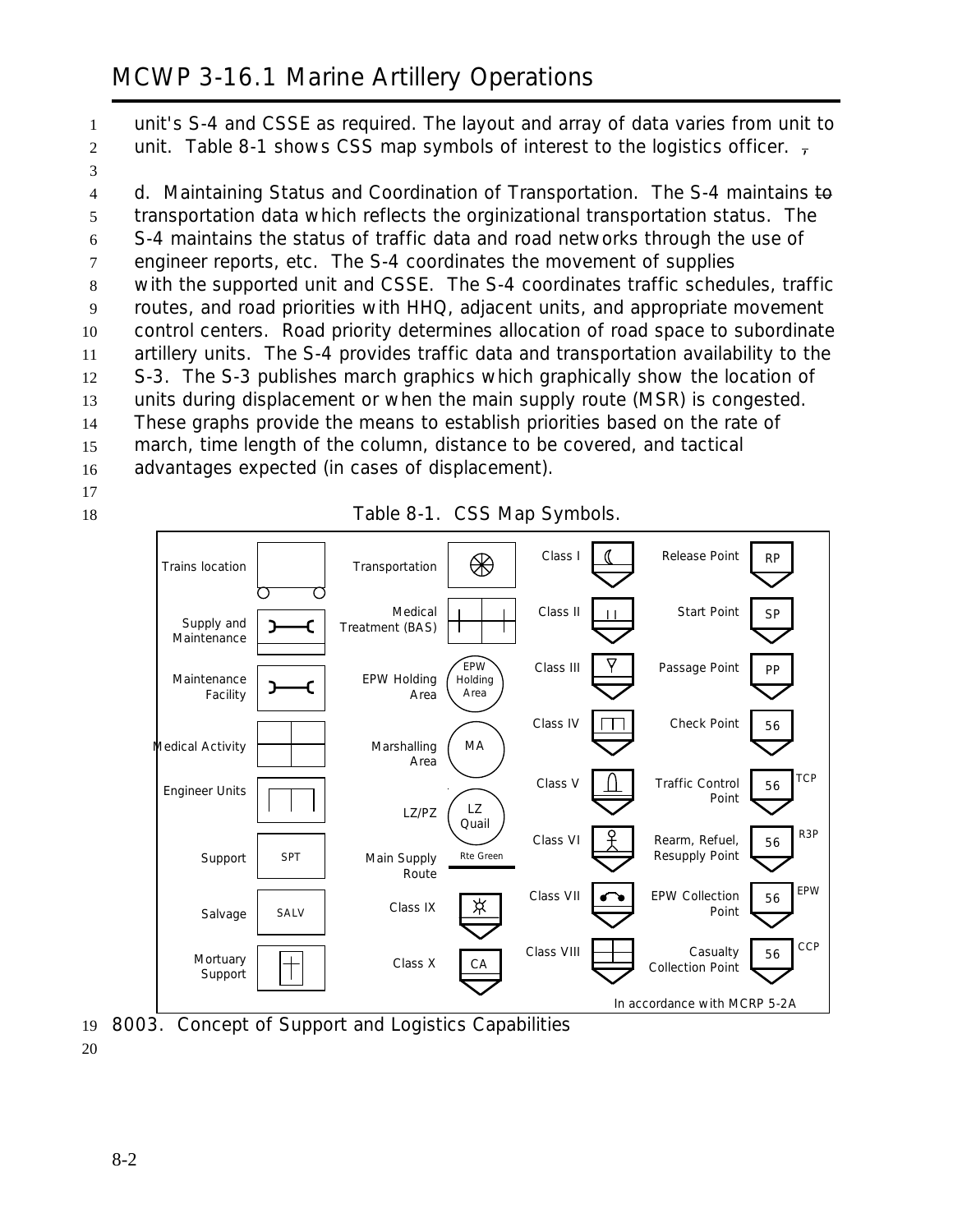Tactical logistics includes the organic unit capabilities and the combat service support activities necessary to support military operations. It involves the coordination of functions required to sustain and move and supplies. Within the organization of the MAGTF, there is a combat service support element (CSSE). As a part of the GCE, Marine artillery also has organic logistics. **a. Organic (1) Tactical Logistics Functions.** Artillery units exercise each of the logistic functions (supply, maintenance, transportation, general engineering, health services, and services) to some degree. Additionally they are responsible for certain command functions; e.g., messing. Each battalion possesses limited, organic logistics capabilities and is capable of independent operations. Firing batteries normally rely on their parent battalions for logistics support. When detached, batteries must rely on its organic capability and the support provided 15 by the supported GCE and CSSE. The battery is augmented with mechanics, communication-electronics and ammunition technicians, and corpsmen. **(2) Messing.** Ensuring adequate messing support to using units is a command responsibility. The artillery regiment and battalions have organic messing capabilities. The food services officer, under the cognizance of the S-4, supervises the food service's section including the requisition, storage, and preparation of meals. The artillery regiment may choose to consolidate its food service specialists with those of the battalions to form a consolidated mess hall in garrison and/or a consolidated field mess when the entire regiment is employed in the field. **b. External Combat Service Support Organizations.** Artillery units obtain external combat service support (CSS) from various Marine air-ground task force (MAGTF)

 CSS organizations. The artillery S-4 must be familiar with each of the CSS organizations in order to effectively utilize available resources. CSS units are either permanently organized or task-organized. Based on their organizational structure, they may be either single-function or multi-function units. The primary external source of CSS will be one of battalions of the FSSG or the various CSSEs from the FSSG which include: BSSG, CSSG, MSSG and CSSD. 

#### **8004. Logistics Planning**

Each commander, from the firing battery to the regiment, must know and apply

logistics concepts and principles in planning. Just as Artillery planning is conducted

continuously and concurrently with maneuver planning at all levels, logistics staff

officers must be full integrated to focus on supporting a "single battle" concept.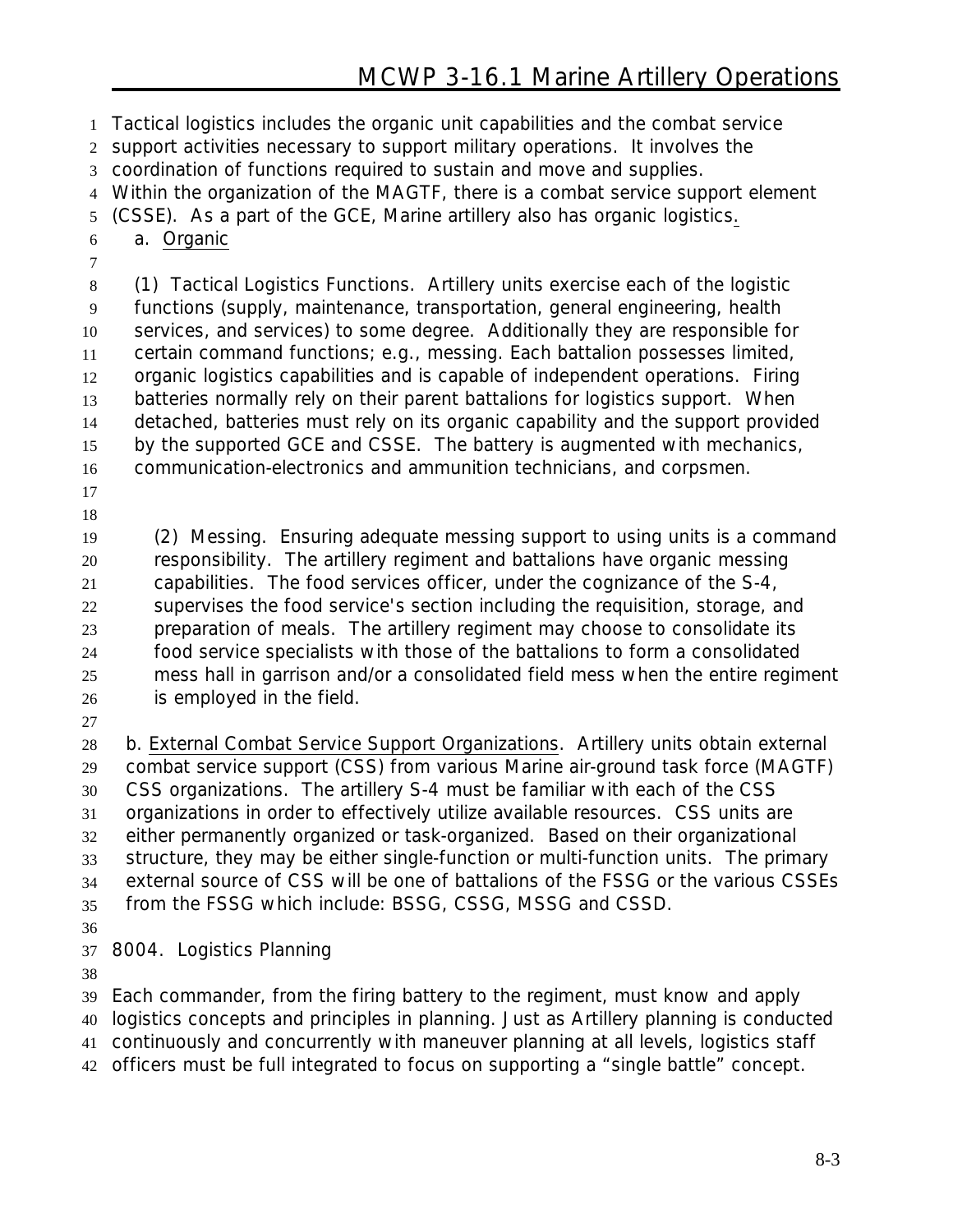MCWP 5-1, *The Marine Corps Planning Process*, provides the sequence of planning. MCWP 4-11, *Tactical Level Logistics,* contains specific planning guidance.

**a. General planning flow**

 **(1) MAGTF Artillery Officer.** At the beginning of an operations planning phase, the Marine Air-Ground Task Force (MAGTF) artillery officer estimates overall artillery requirements and determines the artillery's ability to provide effective, continuous support for each proposed course of action. Early, accurate identificaiton of logistics requirements is crucial to effective combat service support. The artillery officer prepares estimates of supportability and artillery requirements. An estimate of artillery requirements (appendix J) addresses the amount and type of artillery, ammunition, shipping, landing craft, aircraft, and special equipment. Special training requirements may also be identified. Combat planning data (MCO 8010.1\_), METT-T factors, and experience are used in estimating requirements. Requirements submitted by artillery commanders are consolidated and analyzed, overall requirements refined, and final artillery requirements are presented to the MAGTF commander. Continual requirement modifications are made as planning

 progresses 

 **(2) Artillery Commander and Staff.** The artillery commander prepares estimates, issues guidance, establishes priorities, and allocates resources as required. Staff officers determine requirements and concerns from their functional area.. Requirements are consolidated at the senior artillery echelon and forwarded through the chain of command. At a minimum, artillery logistics plans must address:

- 
- w External support requirements.
- w Basic load and corresponding unit load plans.
- w Embarkation and debarkation requirements.
- w Ammunition plan.
- w Methods of re-supply.
- w Organization of logistics resources (e.g., trains, MCTs)
- w Logistics communication links.
- w
- w Casualty treatment and evacuation plan.
- w Anticipated problem areas.
- w Security for trains and rear area facilities.
- 

**b. Logistics considerations and principles**

**(1) METT-T**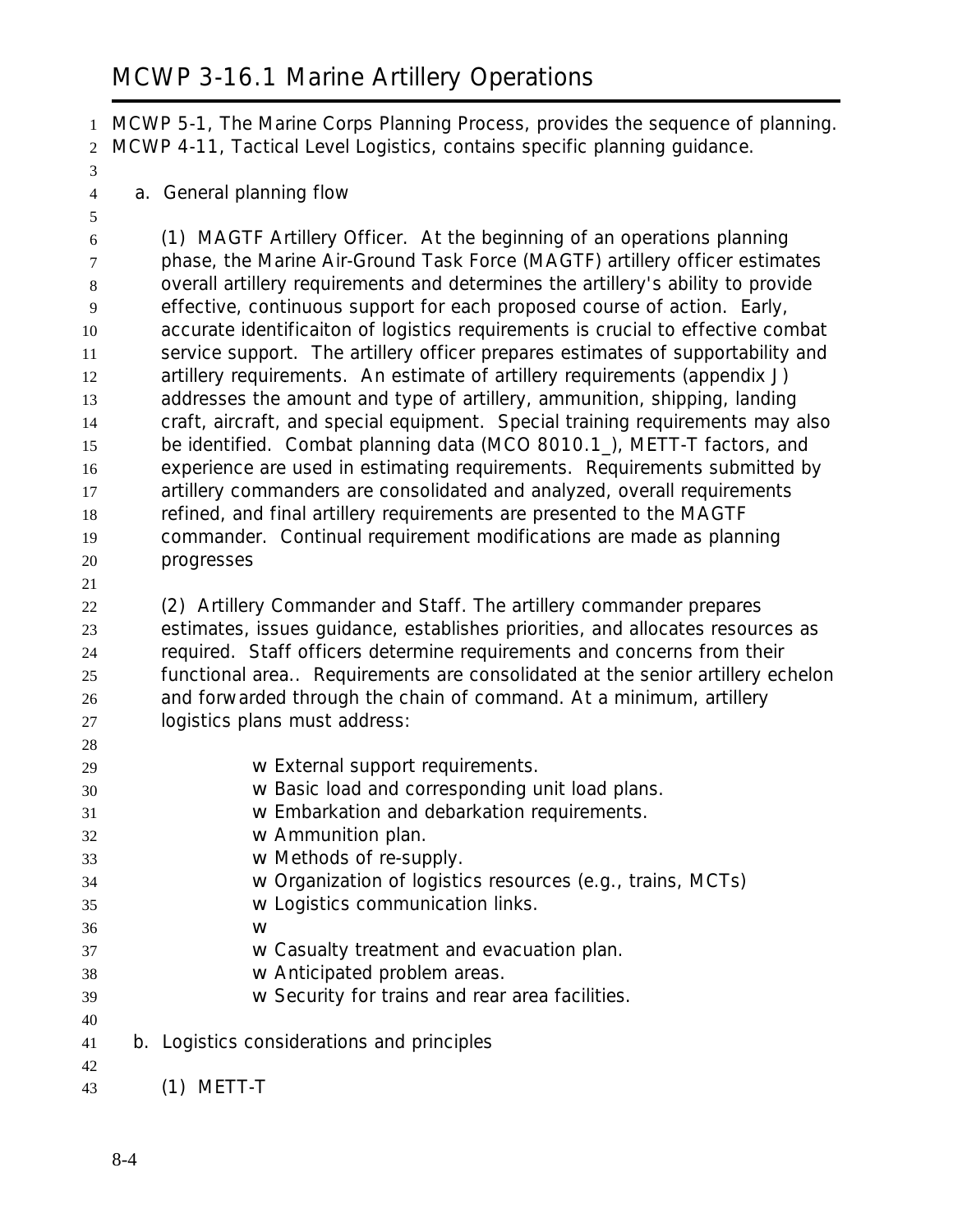| 1                   |                                                                             |
|---------------------|-----------------------------------------------------------------------------|
| 2                   | (a) Mission. Requirements, priorities, allocations and mobility are         |
| 3                   | affected by the mission. A movement to contact may place more               |
| 4                   | emphasis on petroleum, oil, and lubrication (POL) and mobility, while a     |
| 5                   | deliberate attack may increase ammunition consumption rates.                |
| 6                   |                                                                             |
| 7                   | (b) Enemy. An analysis of enemy capabilities and composition serves to      |
| 8                   | both identify logistics requirements and friendly logistics vulnerabilities |
| 9                   |                                                                             |
| 10                  | (c) Terrain. Terrain (including the impact of weather) has multiple effects |
| 11                  | on logistics. Table 8-2 identifies selected environmental impacts on CSS    |
| 12                  | functions.                                                                  |
| 13                  |                                                                             |
| 14                  | (d) Troops. The number of firing units and personnel/equipment available    |
| 15                  | to sustain them must be considered in developing a logistics plan.          |
| 16                  |                                                                             |
| 17                  | (e) Time. Rates of movement and frequency of displacements impact the       |
| 18                  | ability to provide forward CSS. Time tables must be scrutinized to ensure   |
| 19                  | the logistics plan provides the necessary support.                          |
| 20                  |                                                                             |
| 21                  |                                                                             |
| $22\,$              |                                                                             |
| 23<br>Environmontal | Table 8-2. Environmental Impacts on CSS.<br>$L$ oolth<br>Conoral            |

| Environmental            |                                                               |                                                                               |                                                                         | General                                                   | Health                                  |
|--------------------------|---------------------------------------------------------------|-------------------------------------------------------------------------------|-------------------------------------------------------------------------|-----------------------------------------------------------|-----------------------------------------|
| <b>Factors</b>           | Supply                                                        | Maintenance                                                                   | Transportation                                                          | Engineering                                               | <b>Services</b>                         |
| <b>Urbanized Terrain</b> | Land lines of com-<br>munications can be available<br>impeded | Maintenance areas                                                             | Reduces<br>movement                                                     | <b>Existing utilities</b><br>available                    | <b>Existing facilities</b><br>available |
|                          | Existing supplies<br>available                                | <b>Reduces Mainte-</b><br>nance due to<br>fewer<br>displacements              | Increases use of<br>MHE due to<br>dispersion of<br>battery positions    | Requires clearance<br>of rubble                           |                                         |
|                          | Increases expendi-<br>ture of Class V<br>(delay, VT fuzes)    |                                                                               |                                                                         | Requires<br>fortification of<br>positions                 |                                         |
| Cold Weather             | Land lines of<br>comm-unications<br>are few and<br>extended   | Increases mainte-<br>nance time                                               | Restricts ground<br>mobility                                            | Increases use of<br>hardened positions                    | Affects personnel                       |
|                          | Reduces<br>ammunition<br>carrying capacity                    | Requires frequent,<br>regular warm-up of<br>engines, radios,<br>and batteries | Increases transpor-<br>tation needs due to<br>battlefield size          | Materiels handling<br>difficult                           | Increases food<br>intake                |
|                          | Increases use of<br>batteries                                 | Maintenance areas<br>critical and limited                                     | Requires special<br>cross country<br>ability (snow-plow,<br>snow-shoes) | Construction of<br>barriers difficult in<br>frozen ground | Sanitation difficult                    |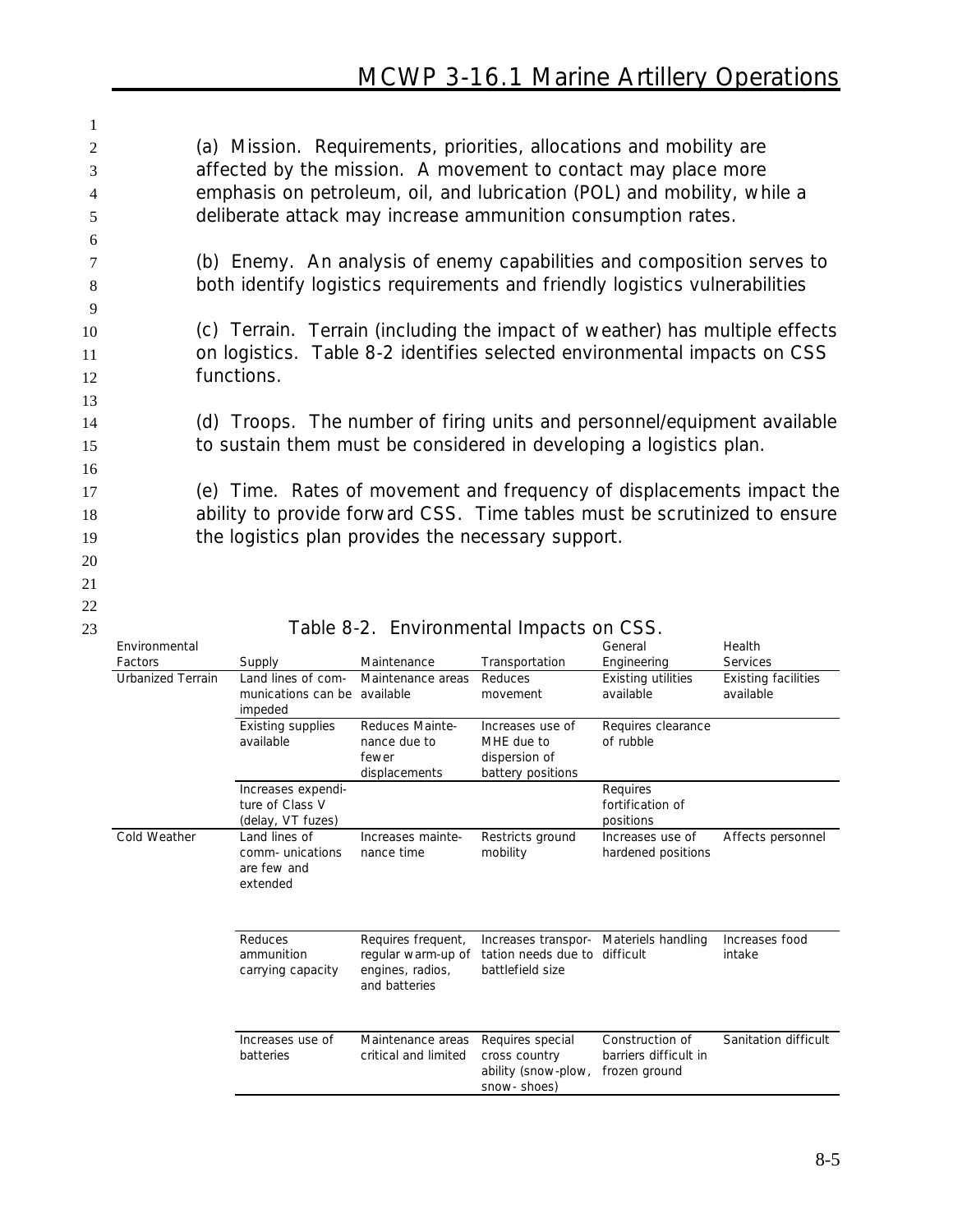|                   | Reduces effects of<br>ammunition in<br>snow                                                                                      | Requires daily tire<br>pressure checks to<br>prevent flat tires<br>and flat spots | Navigation difficult Requires use of                                                      | explosives to<br>facilitate loosening<br>ice and dirt |                                                         |
|-------------------|----------------------------------------------------------------------------------------------------------------------------------|-----------------------------------------------------------------------------------|-------------------------------------------------------------------------------------------|-------------------------------------------------------|---------------------------------------------------------|
|                   | Increases effects<br>of ammunition on<br>ice                                                                                     | Requires periodic<br>relocation of<br>vehicles to avoid<br>flat spots             | Fuel handling<br>dangerous                                                                |                                                       |                                                         |
|                   | Sustainment of<br>class I difficult                                                                                              |                                                                                   | May require use of<br>chains for wheeled<br>vehicles                                      |                                                       |                                                         |
|                   | Requires supple-<br>mentary rations                                                                                              |                                                                                   |                                                                                           |                                                       |                                                         |
|                   | Limited potable<br>water                                                                                                         |                                                                                   |                                                                                           |                                                       |                                                         |
|                   | Requires transport<br>of ice blocks                                                                                              |                                                                                   |                                                                                           |                                                       |                                                         |
|                   | Prepositioning and<br>storage of materiel<br>is key to<br>sustainment                                                            |                                                                                   |                                                                                           |                                                       |                                                         |
| Environmental     |                                                                                                                                  |                                                                                   |                                                                                           | General                                               | Health                                                  |
| Factors<br>Desert | Supply<br>Extended land lines Affects equipment                                                                                  | Maintenance                                                                       | Transportation<br>Wheeled vehicle                                                         | Engineering<br>Increases use of                       | <b>Services</b><br>Decreases                            |
|                   | of communications                                                                                                                |                                                                                   | movement difficult<br>with heavy loads<br>(class V,<br>howitzers)                         | hardened positions                                    | personnel<br>tolerance to heat<br>and disease           |
|                   | Increases use of<br>class V (smoke,<br>suppres- sion,<br>countermech-<br>inized fires)                                           | <b>Increases PM</b>                                                               | Increased mechan-<br>ized/motorized<br>oper- ation requires<br>freq-uent<br>displacements | Requires obstacles<br>clearing                        | Evacuation difficult                                    |
|                   | Increases use of<br>class III (POL,<br>tires, cool- ant,<br>cleaning materiels)                                                  | Increases on-site<br>maintenance and<br>re- pair to reduce<br>evac-uation         | Restricts<br>movement to<br>mission-essential<br>loads only                               |                                                       | Sanitation difficult                                    |
|                   | Increases use of<br>class IX (electrical,<br>acces- sories for<br>coolant system,<br>wheel and<br>sprocket nuts,<br>wedge bolts) | Navigation difficult                                                              |                                                                                           |                                                       |                                                         |
|                   | Increases water<br>and battery<br>requirements                                                                                   | Poor roads                                                                        |                                                                                           |                                                       |                                                         |
|                   | Increase class V<br>consumption                                                                                                  | Increases on-site<br>repair to reduce<br>evacuation                               | Potential for bottle-<br>necks                                                            |                                                       | Evacuation difficult                                    |
|                   | Requires unit<br>distribution                                                                                                    |                                                                                   | Increases use of<br>heli-copter<br>support                                                |                                                       |                                                         |
|                   | Restricts commun-<br>ication                                                                                                     |                                                                                   |                                                                                           |                                                       |                                                         |
| Chemical/Nuclear  | Hampers resupply<br>due to unit<br>dispersion and<br>avoidance of<br>contaminated<br>areas                                       | Decontamination<br>of equipment<br>difficult                                      | Requires vehicles<br>to transport<br>NBC/de-<br>contamination<br>equipment                | Increases use of<br>fortifications                    | Hampers<br>prevention and<br>treatment of<br>casualties |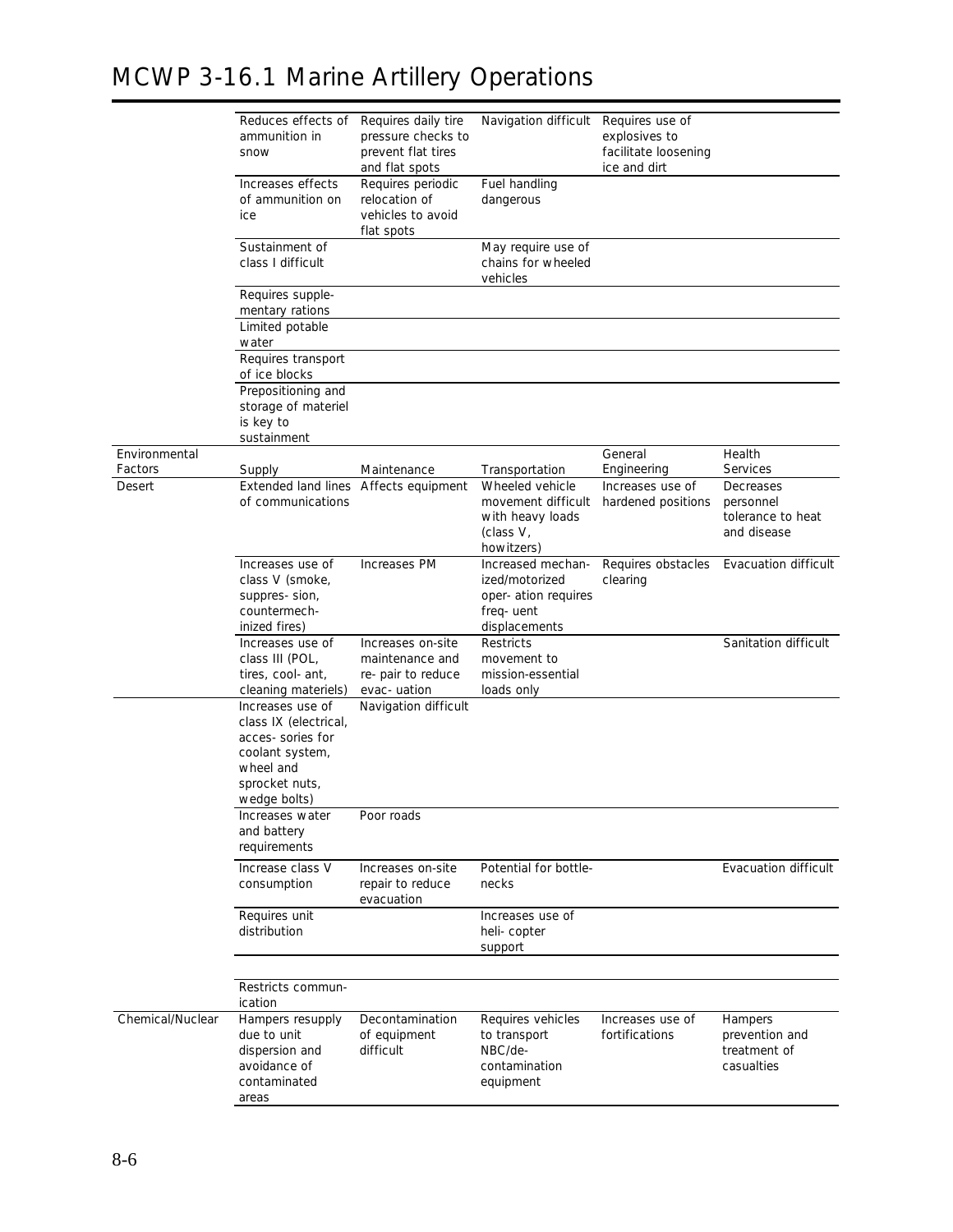|            |               | Restricts supply to<br>mission-essential<br>items for short-<br>notice<br>displacements |                                        |                                                 |                                                        | Affects personnel                                                                      |
|------------|---------------|-----------------------------------------------------------------------------------------|----------------------------------------|-------------------------------------------------|--------------------------------------------------------|----------------------------------------------------------------------------------------|
|            |               | Increases water<br>requirement for<br>decontamination<br>Reduces                        |                                        |                                                 |                                                        |                                                                                        |
|            |               | ammunition                                                                              |                                        |                                                 |                                                        |                                                                                        |
|            |               | carrying capacity<br>Requires protective<br>clothing,                                   |                                        |                                                 |                                                        |                                                                                        |
|            |               | decontam- ination<br>equipment, and<br>special munitions                                |                                        |                                                 |                                                        |                                                                                        |
|            | Jungle        | Lack of all-weather<br>roads hampers re-<br>supply                                      | Increases require-<br>ment for PM      | Trafficability<br>difficult                     | Increases need to<br>establish and<br>harden positions | Affects personnel                                                                      |
|            |               | Increase class V<br>usage (reduces<br>muni-tions<br>effects)                            | Maintenance<br>difficult               | Increases reliance<br>on helicopter<br>support  | Requires obstacle<br>clearing support                  | Increases disease                                                                      |
|            | Environmental |                                                                                         |                                        |                                                 | General                                                | Health                                                                                 |
|            | Factors       | Supply<br>Increase deterior-                                                            | Maintenance<br>Requires on-site        | Transportation<br>Increases towing              | Engineering                                            | <b>Services</b><br>Evacuation difficult                                                |
|            |               | ation of supplies                                                                       | maintenance                            | requirements                                    |                                                        |                                                                                        |
|            |               | Restricts loads to<br>mission-essential<br>items only                                   | Serviceability of<br>winches essential |                                                 |                                                        | Requires<br>preventive<br>medicine and<br>sanitation                                   |
|            |               | Requires frequent<br>air resupply and in-<br>creases<br>vulnerability of<br>positions   |                                        |                                                 |                                                        |                                                                                        |
|            |               | POL replenishment<br>difficult                                                          |                                        |                                                 |                                                        |                                                                                        |
| 1          |               |                                                                                         |                                        | Table 8-2. Environmental Impacts on CSS (Cont). |                                                        |                                                                                        |
| 2          |               |                                                                                         |                                        |                                                 |                                                        |                                                                                        |
| 3          |               | (2) Logistics Principles. The principles of logistics are neither numerous nor          |                                        |                                                 |                                                        |                                                                                        |
| 4          |               | complex. Responsiveness, simplicity, flexibility, economy, attainability,               |                                        |                                                 |                                                        |                                                                                        |
| 5          |               | sustainability, and survivability guide the planning, organization, and conduct         |                                        |                                                 |                                                        |                                                                                        |
| $\sqrt{6}$ |               | of logistics. A principle's influence varies with each operation or phase of            |                                        |                                                 |                                                        |                                                                                        |
| 7          |               | operation. The artillery commander must ensure these principles are applied             |                                        |                                                 |                                                        |                                                                                        |
| $\,8\,$    |               | in a manner which ensures the availability of responsive, effective and                 |                                        |                                                 |                                                        |                                                                                        |
|            |               |                                                                                         |                                        |                                                 |                                                        |                                                                                        |
| 9          |               | sustainable artillery support.                                                          |                                        |                                                 |                                                        |                                                                                        |
| 10         |               |                                                                                         |                                        |                                                 |                                                        |                                                                                        |
| 11         |               |                                                                                         |                                        |                                                 |                                                        |                                                                                        |
| 12         |               | e. Evaluating Logistics Data. The following items affect the unit's basic load          |                                        |                                                 |                                                        |                                                                                        |
| 13         |               | and impact planning data in the development of estimates and the logisitics             |                                        |                                                 |                                                        |                                                                                        |
| 14         |               | annex to the operation order. The information provided in the following                 |                                        |                                                 |                                                        |                                                                                        |
| 15         |               | subparagraphs is a guide and should be tailored to fit the needs of the specific        |                                        |                                                 |                                                        |                                                                                        |
| 16         |               |                                                                                         |                                        |                                                 |                                                        | tactical situation. By analyzing each logistics function, the artillery staff develops |
| 17         |               |                                                                                         |                                        |                                                 |                                                        | its requirements and concept of support. The evaluation of logistics data centers      |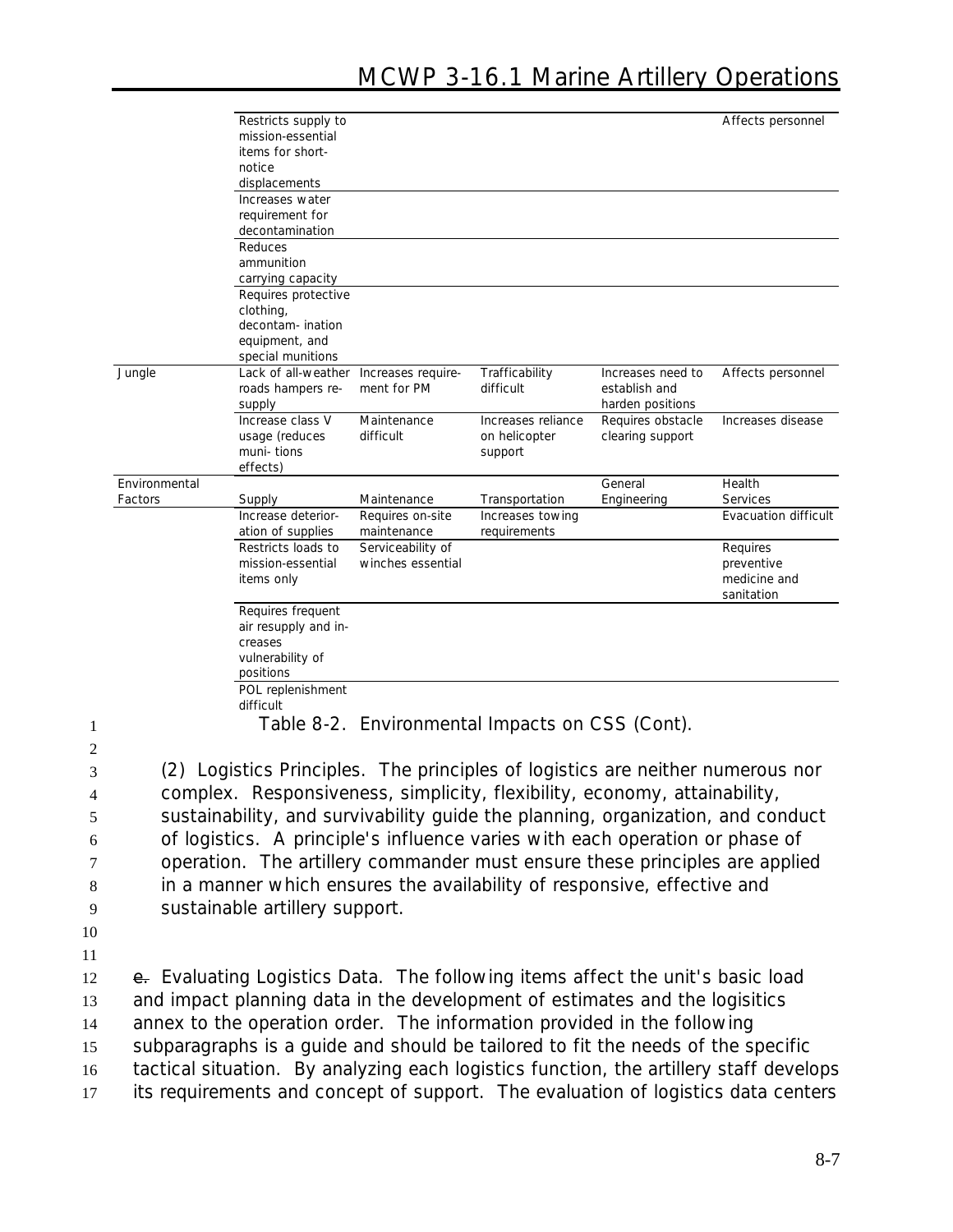around the unit's basic load. The basic load is the on-hand supplies required by a unit, the quantities of supplies that must be carried by the unit, and transportable by the unit organic lift. Operational requirements, cargo capacity of unit vehicles, and methods and means of resupply affect the composition of the basic load and therefore affect logistics functions. The artillery commander may forward a recommendation through appropriate command channels for consideration by higher headquarters for the establishment of the basic load. At the unit level, these terms are expressed in specific quantities. Unit vehicle load plans are then built around the established basic load. Basic loads may be transported as palletized or non-palletized loads.

 **(1) Supply.** Pre-calculated blocks of supplies can be allocated from several sources. These sources include prepositioned war reserves (PWR), organic unit operating stocks, operational deployment blocks, landing forces operational reserve material (LFORM), and prepositioned material in maritime prepositioning ships (MPS) or remote storage activities. These resources, as allocated by the MAGTF commander, constitute the supplies available to operational units. Supply is divided into 10 classes, as depicted in table 8-3, for planning, management, and administrative purposes.

**Table 8-3. Classes of Supply**

| Class        | Description                                                                            |
|--------------|----------------------------------------------------------------------------------------|
|              | Subsistence: MRE, A and B rations, and water                                           |
| $\mathbf{H}$ | Clothing, individual equipment, tentage, organizational tool sets and kits,            |
|              | handtools, and administrative and housekeeping supplies and equipment                  |
| Ш            | POL: petroleum fuels, lubricants, hydraulic and insulating oils, liquid and            |
|              | compressed gases, bulk chemical products, coolants, de-icing and anti-freeze           |
|              | compounds, and preservatives                                                           |
| IV           | Construction material: installed equipment and fortification, barrier, and bridging    |
|              | material                                                                               |
| V(W)         | Ground ammunition: munitions containing explosives; chemical, nuclear, or              |
|              | radiological weapons; or any item that is propelled, placed, or dropped to inflict     |
|              | damage                                                                                 |
| VI           | Personal demand items: nonmilitary sales items                                         |
| VII          | Major end items: end products ready for intended use.                                  |
| IX           | Repair parts: all repair parts, less class VII, required for maintenance of equipment. |
| X            | Nonmilitary programs: military support programs not included in classes I through      |
|              | IX; e.g., agricultural, economic development.                                          |

#### **(a) Class I**

**(1) Rations**. Sufficient rations per individual must be carried in the

 artillery's basic load to provide subsistence through a ration cycle. One ration cycle, normally 24 hours, is designated as a DOS. The type of rations depends on the tactical situation, commander's guidance, and availability of messing facilities. Table 8-4 provides planning data for the transportation of rations.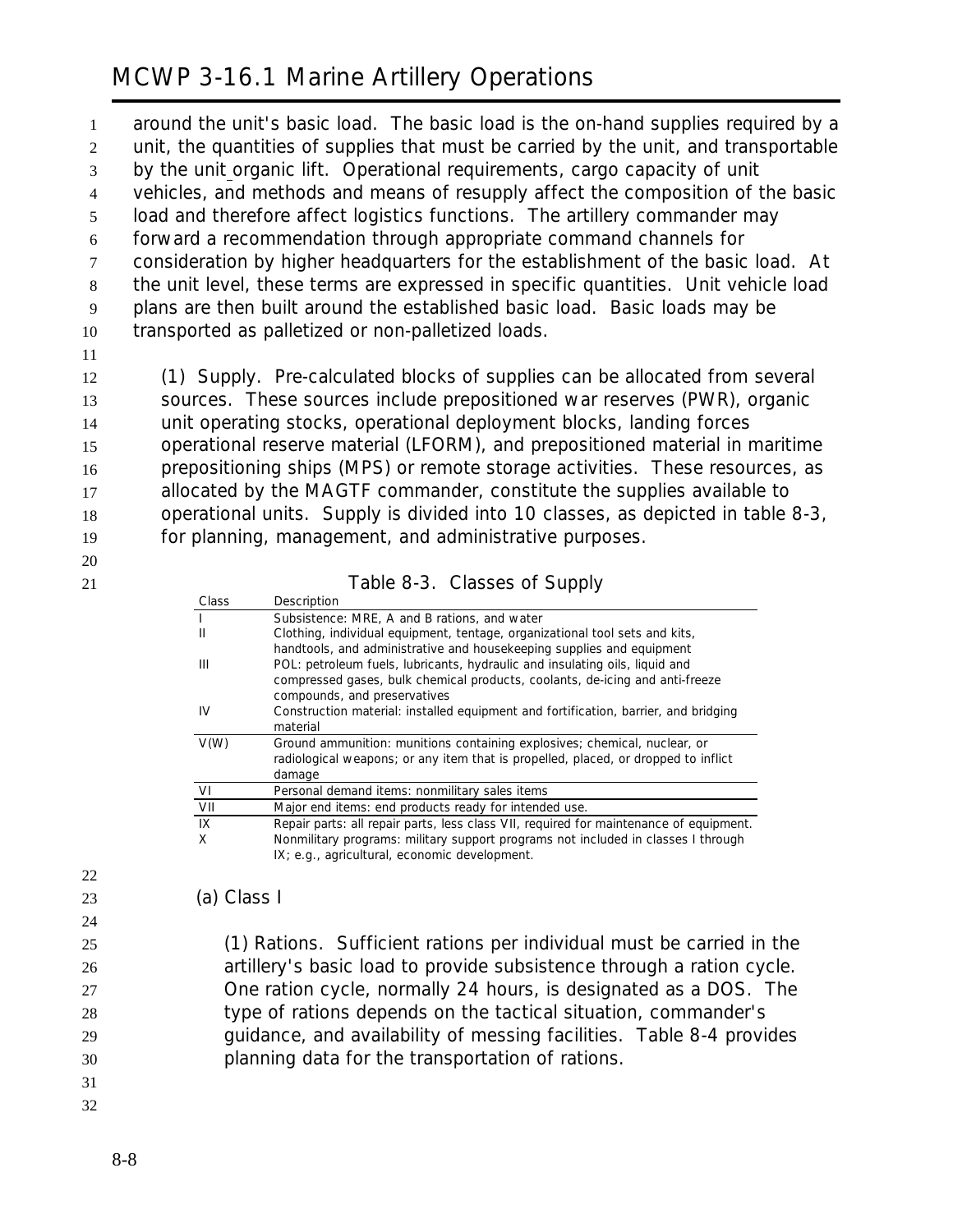| Table 8-4. Planning Data for Rations                                                                                                                                                                                                                                                                                                                                                                                                                                                                                                                                                                                                                                                                                                                                                                                                                      |                                      |                                    |                                                                   |             |
|-----------------------------------------------------------------------------------------------------------------------------------------------------------------------------------------------------------------------------------------------------------------------------------------------------------------------------------------------------------------------------------------------------------------------------------------------------------------------------------------------------------------------------------------------------------------------------------------------------------------------------------------------------------------------------------------------------------------------------------------------------------------------------------------------------------------------------------------------------------|--------------------------------------|------------------------------------|-------------------------------------------------------------------|-------------|
|                                                                                                                                                                                                                                                                                                                                                                                                                                                                                                                                                                                                                                                                                                                                                                                                                                                           | Content                              | Weight (lbs)                       | Vol $(ft^3)$                                                      |             |
| <b>Ration Type</b><br>MRE                                                                                                                                                                                                                                                                                                                                                                                                                                                                                                                                                                                                                                                                                                                                                                                                                                 | (portion/packaging)<br>12 meals/case | per Unit<br>20.6                   | per Unit<br>0.88                                                  |             |
| RCW (Cold Weather)                                                                                                                                                                                                                                                                                                                                                                                                                                                                                                                                                                                                                                                                                                                                                                                                                                        | 6 rations/case                       | 21.3                               | 0.9                                                               |             |
| B                                                                                                                                                                                                                                                                                                                                                                                                                                                                                                                                                                                                                                                                                                                                                                                                                                                         | 3 servings/ration                    | 3.83                               | 0.12                                                              |             |
| T (Tray pack)                                                                                                                                                                                                                                                                                                                                                                                                                                                                                                                                                                                                                                                                                                                                                                                                                                             | 18 meals/module                      |                                    |                                                                   |             |
|                                                                                                                                                                                                                                                                                                                                                                                                                                                                                                                                                                                                                                                                                                                                                                                                                                                           | Breakfast<br>Dinner                  | 33<br>45                           | 1.66<br>1.66                                                      |             |
|                                                                                                                                                                                                                                                                                                                                                                                                                                                                                                                                                                                                                                                                                                                                                                                                                                                           |                                      |                                    |                                                                   |             |
|                                                                                                                                                                                                                                                                                                                                                                                                                                                                                                                                                                                                                                                                                                                                                                                                                                                           |                                      |                                    | (2) Water. Water requirements depend upon the tactical situation, |             |
|                                                                                                                                                                                                                                                                                                                                                                                                                                                                                                                                                                                                                                                                                                                                                                                                                                                           |                                      |                                    | personnel consumption, vehicle maintenance, decontamination,      |             |
|                                                                                                                                                                                                                                                                                                                                                                                                                                                                                                                                                                                                                                                                                                                                                                                                                                                           |                                      |                                    |                                                                   |             |
|                                                                                                                                                                                                                                                                                                                                                                                                                                                                                                                                                                                                                                                                                                                                                                                                                                                           |                                      |                                    | bath/shower/laundry availability and frequency, and method of     |             |
|                                                                                                                                                                                                                                                                                                                                                                                                                                                                                                                                                                                                                                                                                                                                                                                                                                                           |                                      |                                    | transport/resupply. Table 8-5 provides data for planning water    |             |
| requirements.                                                                                                                                                                                                                                                                                                                                                                                                                                                                                                                                                                                                                                                                                                                                                                                                                                             |                                      |                                    |                                                                   |             |
|                                                                                                                                                                                                                                                                                                                                                                                                                                                                                                                                                                                                                                                                                                                                                                                                                                                           |                                      |                                    |                                                                   |             |
| (b) Class II. The basic load of class II items depends on the tactical                                                                                                                                                                                                                                                                                                                                                                                                                                                                                                                                                                                                                                                                                                                                                                                    |                                      |                                    |                                                                   |             |
| situation, commander's guidance, environment, and vehicle cargo space.                                                                                                                                                                                                                                                                                                                                                                                                                                                                                                                                                                                                                                                                                                                                                                                    |                                      |                                    |                                                                   |             |
| Specific items, volume, weight, and replenishment factors are found in                                                                                                                                                                                                                                                                                                                                                                                                                                                                                                                                                                                                                                                                                                                                                                                    |                                      |                                    |                                                                   |             |
| current tables of authorized material.                                                                                                                                                                                                                                                                                                                                                                                                                                                                                                                                                                                                                                                                                                                                                                                                                    |                                      |                                    |                                                                   |             |
|                                                                                                                                                                                                                                                                                                                                                                                                                                                                                                                                                                                                                                                                                                                                                                                                                                                           |                                      |                                    |                                                                   |             |
|                                                                                                                                                                                                                                                                                                                                                                                                                                                                                                                                                                                                                                                                                                                                                                                                                                                           |                                      | Table 8-5. Planning Data for Water |                                                                   |             |
|                                                                                                                                                                                                                                                                                                                                                                                                                                                                                                                                                                                                                                                                                                                                                                                                                                                           |                                      |                                    |                                                                   |             |
|                                                                                                                                                                                                                                                                                                                                                                                                                                                                                                                                                                                                                                                                                                                                                                                                                                                           |                                      | Climate                            |                                                                   |             |
|                                                                                                                                                                                                                                                                                                                                                                                                                                                                                                                                                                                                                                                                                                                                                                                                                                                           | Use                                  | Hot                                | Temperate                                                         | Cold        |
|                                                                                                                                                                                                                                                                                                                                                                                                                                                                                                                                                                                                                                                                                                                                                                                                                                                           | Drinking <sup>1</sup>                | 3                                  | 1.5                                                               | 2           |
|                                                                                                                                                                                                                                                                                                                                                                                                                                                                                                                                                                                                                                                                                                                                                                                                                                                           | Heat Treatment                       | 0.2                                | 0                                                                 | 0           |
|                                                                                                                                                                                                                                                                                                                                                                                                                                                                                                                                                                                                                                                                                                                                                                                                                                                           | Hygiene <sup>2</sup>                 | 1.7                                | 1.7                                                               | 1.7         |
|                                                                                                                                                                                                                                                                                                                                                                                                                                                                                                                                                                                                                                                                                                                                                                                                                                                           | Food Prep                            | $0.0 - 4.5$                        | $0.0 - 4.5$                                                       | $0.0 - 4.5$ |
|                                                                                                                                                                                                                                                                                                                                                                                                                                                                                                                                                                                                                                                                                                                                                                                                                                                           |                                      | $0.8 - 1.3$                        | $0.7 - 1.1$                                                       | $0.7 - 1.2$ |
|                                                                                                                                                                                                                                                                                                                                                                                                                                                                                                                                                                                                                                                                                                                                                                                                                                                           | Waste (10%)                          |                                    |                                                                   |             |
|                                                                                                                                                                                                                                                                                                                                                                                                                                                                                                                                                                                                                                                                                                                                                                                                                                                           |                                      |                                    |                                                                   |             |
|                                                                                                                                                                                                                                                                                                                                                                                                                                                                                                                                                                                                                                                                                                                                                                                                                                                           |                                      |                                    |                                                                   |             |
|                                                                                                                                                                                                                                                                                                                                                                                                                                                                                                                                                                                                                                                                                                                                                                                                                                                           |                                      |                                    |                                                                   |             |
|                                                                                                                                                                                                                                                                                                                                                                                                                                                                                                                                                                                                                                                                                                                                                                                                                                                           |                                      |                                    |                                                                   |             |
|                                                                                                                                                                                                                                                                                                                                                                                                                                                                                                                                                                                                                                                                                                                                                                                                                                                           |                                      |                                    |                                                                   |             |
|                                                                                                                                                                                                                                                                                                                                                                                                                                                                                                                                                                                                                                                                                                                                                                                                                                                           |                                      |                                    |                                                                   |             |
| Gallons per individual                                                                                                                                                                                                                                                                                                                                                                                                                                                                                                                                                                                                                                                                                                                                                                                                                                    |                                      |                                    |                                                                   |             |
| Gallons per major end item                                                                                                                                                                                                                                                                                                                                                                                                                                                                                                                                                                                                                                                                                                                                                                                                                                |                                      |                                    |                                                                   |             |
|                                                                                                                                                                                                                                                                                                                                                                                                                                                                                                                                                                                                                                                                                                                                                                                                                                                           |                                      |                                    |                                                                   |             |
| (c) Class III. Class III consists of fuels and lubricants for vehicles and                                                                                                                                                                                                                                                                                                                                                                                                                                                                                                                                                                                                                                                                                                                                                                                |                                      |                                    |                                                                   |             |
| Personnel Consumption (Gallons per Individual per Day)<br>Planning factor of 47.5 lbs/1 ft <sup>3</sup> per expeditionary water can<br>1. Increase to 3.5 (hot) and 3.0 (temperate) for MOPP levels 3 and 4.<br>2. Personal hygiene (shaving, brushing teeth, washing hands, sponge bath).<br>Vehicle Maintenance (Gallon per Vehicle per Day)<br>1. Estimate based on the radiator capacity (see table 2-7) and the number of vehicles.<br>2. Usage rates can be calculated using factors of 1.0 (hot and cold) and .5 (temperate).<br>Decontamination<br>Requirements depend on frequency, intensity, and location of attacks. Decontamination planning factors per<br>individual/item are:<br>7<br>380<br>equipment. Class III items are carried in vehicle tanks, tankers, and<br>mobile-loaded canned or drummed fuel containers. The S-4 must apply |                                      |                                    |                                                                   |             |

#### 1 **Table 8-4. Planning Data for Rations**

21 experience and the nature of the operation in calculating fuel 22 requirements. Table 8-6 contains notional planning data for the transport 23 of drummed or canned fuels.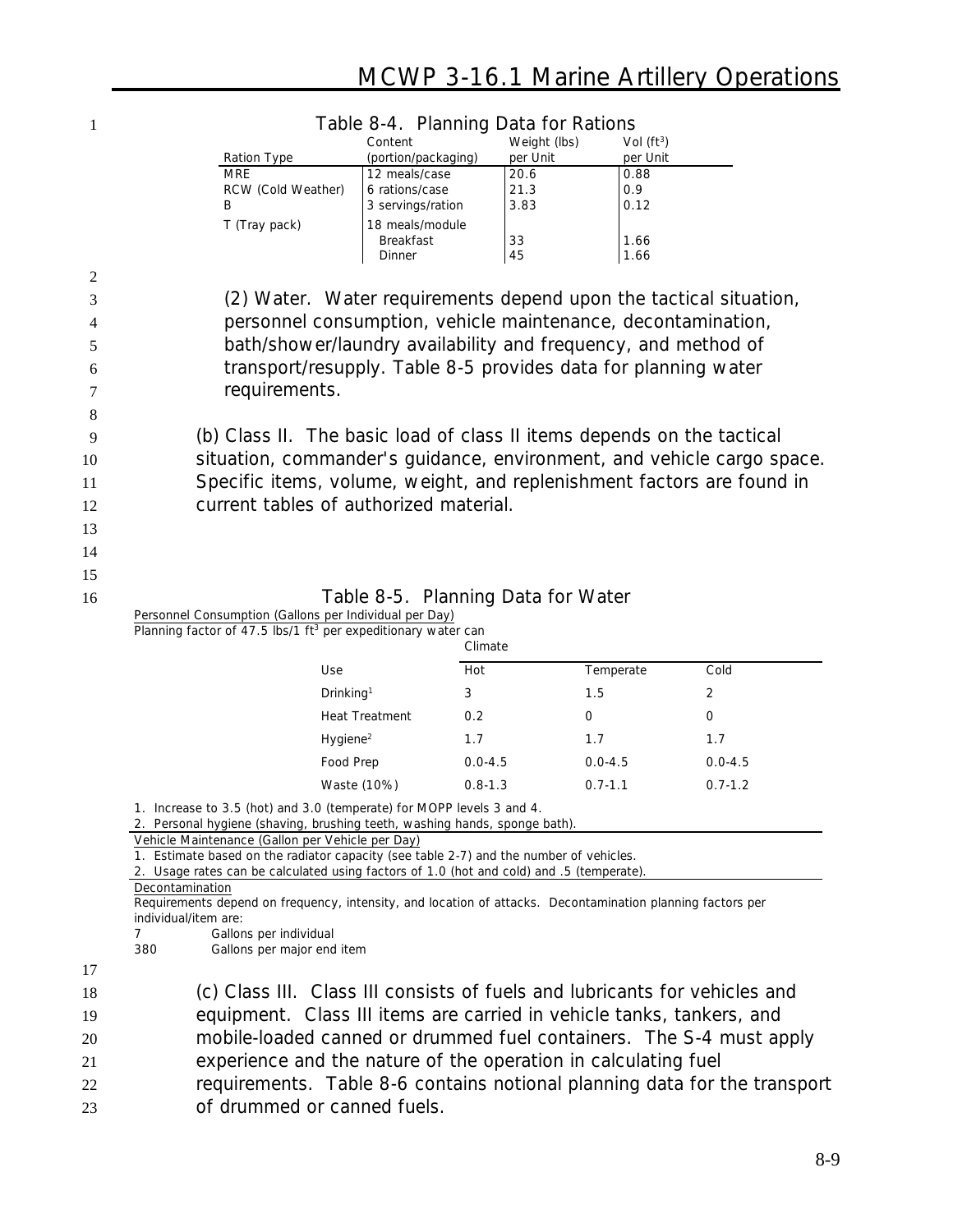| 1              |                                                                                             |                            |                |                         |                                                                                        |                                                                            |
|----------------|---------------------------------------------------------------------------------------------|----------------------------|----------------|-------------------------|----------------------------------------------------------------------------------------|----------------------------------------------------------------------------|
| $\overline{c}$ |                                                                                             | <b>Diesel</b>              |                | Gasoline                | Table 8-6. Transportation Planning Data for Drummed Fuel<br>Kerosene                   |                                                                            |
|                |                                                                                             | ft <sup>3</sup>            | Lbs            | ft <sup>3</sup><br>lbs  | ft <sup>3</sup>                                                                        | Ibs                                                                        |
|                | 55 gallon drum<br>5 gallon can                                                              | 9<br>0.8                   | 432<br>46      | 9<br>384<br>0.8<br>41   | 9<br>0.8                                                                               | 421<br>45                                                                  |
| 3              |                                                                                             |                            |                |                         |                                                                                        |                                                                            |
| 4              |                                                                                             |                            |                |                         |                                                                                        | Table 8-7 provides notional planning data for daily fuel usage rates. To   |
| 5              |                                                                                             |                            |                |                         |                                                                                        | determine an estimate, select the statistical region approximating that of |
| 6              |                                                                                             |                            |                |                         |                                                                                        | the area of operations. Table 8-8 Provides notional planning data for      |
| 7              |                                                                                             |                            |                |                         |                                                                                        | consumption rates and capacities for various items of equipment in the     |
| 8              |                                                                                             |                            |                |                         |                                                                                        | artillery inventory. Fuel requirement estimates are determined by the      |
| 9              | following formula:                                                                          |                            |                |                         |                                                                                        |                                                                            |
|                |                                                                                             |                            |                |                         |                                                                                        |                                                                            |
| 10             |                                                                                             |                            |                |                         |                                                                                        |                                                                            |
| 11<br>12       | (# of vehicles/equipment) x (daily fuel usage rate) x (consumption rate) = fuel requirement |                            |                |                         |                                                                                        |                                                                            |
| 13             |                                                                                             |                            |                |                         |                                                                                        | For example, an organization with a truck density of 20, 5-ton vehicles    |
| 14             |                                                                                             |                            |                |                         |                                                                                        | operating in a Korea-type environment would have the following fuel        |
| 15             | requirement (figures were extracted from tables 8-7 and 8-8):                               |                            |                |                         |                                                                                        |                                                                            |
| 16             |                                                                                             |                            |                |                         |                                                                                        |                                                                            |
| 17             |                                                                                             |                            |                |                         | $(20$ vehicles) x $(5 \text{ hrs/day})$ x $(5.3 \text{ gal/hr}) = 530 \text{ gal/day}$ |                                                                            |
|                |                                                                                             |                            |                |                         |                                                                                        |                                                                            |
| 18             |                                                                                             |                            |                |                         |                                                                                        |                                                                            |
| 19             |                                                                                             | <b>Statistical Region</b>  |                |                         | Table 8-7. Estimates of Daily Fuel Usage Rates                                         |                                                                            |
|                |                                                                                             |                            | Panama         |                         |                                                                                        |                                                                            |
|                | <b>Equipment Type</b><br>Wheeled Vehicle                                                    | Alaska *<br>$\overline{7}$ | Canal $*$<br>4 | CONUS <sup>*</sup><br>8 | Europe *<br>10                                                                         | Korea *<br>5                                                               |
|                | Generators                                                                                  | 20                         | 20             | 20                      | 12                                                                                     | 20                                                                         |
|                | <b>MHE</b>                                                                                  | 10                         | 20             | 20                      | 12                                                                                     | 20                                                                         |
|                | Stationary Equipment                                                                        | 10                         | 10             | 10                      | 12                                                                                     | 10                                                                         |
|                | * Hours of usage                                                                            |                            |                |                         |                                                                                        |                                                                            |
| 20             |                                                                                             |                            |                |                         |                                                                                        |                                                                            |
| 21             |                                                                                             |                            |                |                         | Table 8-8. Consumption Rates and Capacities                                            |                                                                            |
|                |                                                                                             | Fuel                       |                |                         |                                                                                        | Water                                                                      |
|                | Vehicle / Equipment                                                                         | Rate (gal/hour)            |                | Tank (gal)              | Type $*$                                                                               | Radiator (gal)                                                             |

| Vehicle / Equipment | Rate (gal/hour) | Tank (gal) | Type * | Radiator (gal) |
|---------------------|-----------------|------------|--------|----------------|
| M923                | 11.5            | 70         |        | 12             |
| M998                | 1.7             | 25         |        |                |
| M936                | 13              | 139        |        | 12             |
| MC4000              | 4               | 35         |        | ь              |
| 3 kW GEN (MEP-16)   | 0.6             | 90         |        | 11             |
| M12 DECON           | C.              |            | G      | 500            |

\* D – Diesel G – Gasoline

**NOTE:** Water usage rates are contained in table 2-4

22

 **(d) Class IV**. Class IV includes materials for dunnage and preparation of gun positions and other battery areas. The required quantities depend on use and size of the position area. Table 8-9 provides transportation planning data for class IV material.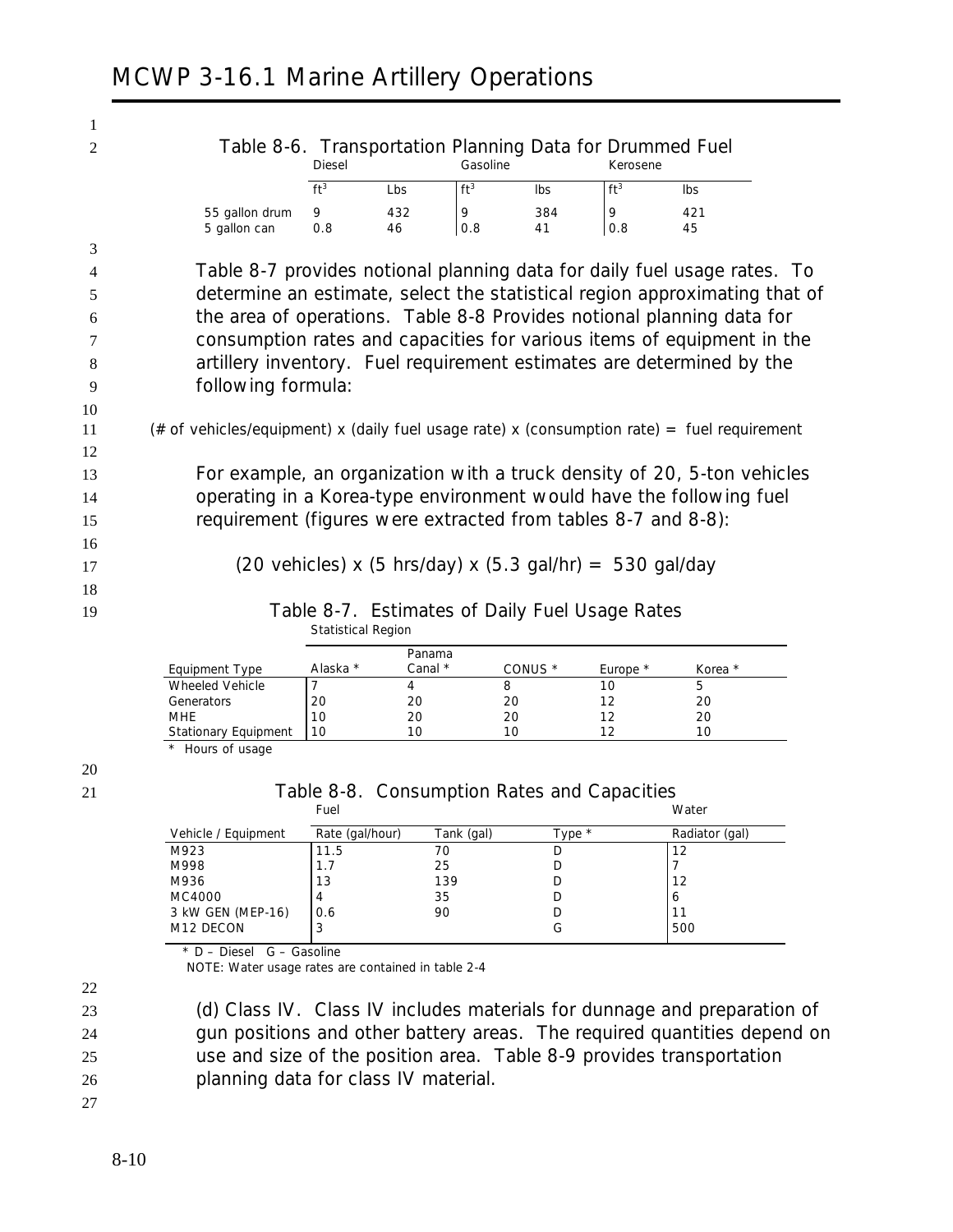| Item                      | <b>NSN</b>       | ft <sup>3</sup> | Weight (lbs) |
|---------------------------|------------------|-----------------|--------------|
| Bag, sand (bale) *        | 8105-00-285-4744 | 2.1             | 10           |
| Barbed wire, 350 ft spool | 5660-00-512-3197 |                 | 28           |
| Post, Fence, Metal        |                  |                 |              |
| 2 <sub>f</sub>            | 5660-00-270-1588 |                 | 24           |
| 5 <sub>f</sub>            | 5660-00-270-1587 | 11              | 99           |
| Barbed wire, Concertina   | 5660-00-921-5516 | 4.4             | 62           |

#### **Table 8-9. Class IV Transportation Planning Data**

\* 200 bags per bale.

 Class IV planning determines the usage requirement of sandbags and lumber. Approximately 500 sandbags are required to completely harden a 5-ton truck. The number of sandbags required to prepare a gun position depends upon the size and degree of position preparation. Lumber requirements are determined by converting the estimated lineal feet of lumber into board feet using the following formula:

10 thickness (inches) x width (inches) x length (inches)/12 = board feet

 **(e) Class V**. The ammunition plan is developed as a result of determining class V requirements. The ammunition plan requires close and continuous coordination between unit commanders and operations and logistics officers at all levels. The commander provides guidance and establishes priorities for the ammunition plan. Operation and logistic officers work together in the planning and execution of the ammunition plan.

- Based upon the commander's guidance, operation officers identify the type, quantity, location/unit, and required time/date of the ammunition resupply. Operation officers must forecast required supplies in order to allow sufficient time for logistic officers to respond. Operation officers establish task organization in support of the logistic effort (e.g., the composition of trains). Logistic officers determine how to fulfill identified requirements and arrange for their distribution. Specific instructions must be established (through SOP, operation order, or letter of instruction) for requisition, procedure for issuance, and methods of distribution. Ammunition distribution is probably the unit's most cumbersome logistics effort. The development of an ammunition plan must consider consumption requirements, replenishment requirements, method of resupply, and ammunition management measures.
- **(1) Consumption Requirements**. Consumption requirements of conventional and special ammunition must be determined. The commander tailors the combat planning rates contained in MCO 8010.1\_ based on his experience and the specific METT-T operational needs. Planning data, based on MCO 8010.1\_ has been calculated for each type of unit/weapon and is provided in appendix J.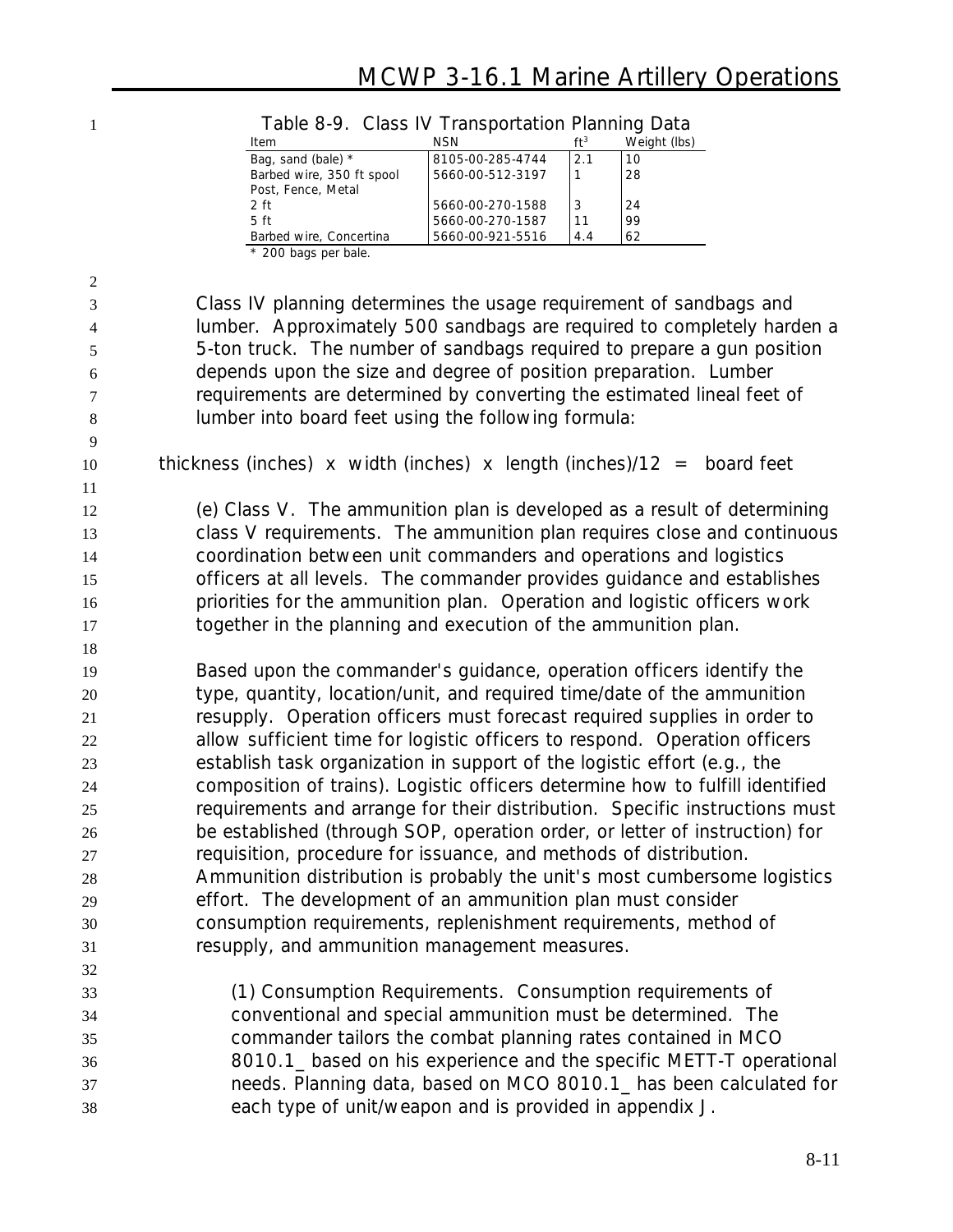**(2) Basic Allowance**. Basic allowance (BA) refers to the initial distribution of a specified quantity of required ammunition for units entering combat. The size and composition of the BA must meet anticipated combat needs of the unit until resupply can be accomplished. Combat planning rates may be modified to meet special requirements.

 **(3) Basic Load**. The quantity and type of ammunition carried by the artillery unit as the basic load must maximize artillery effectiveness and be tailored to support operational requirements. To position the greatest quantity of ammunition forward, the commander may develop a load consisting of the types of ammunition which will maximize effectiveness. This may result in a basic load consisting mostly of high usage ammunition. Ammunition usage rates may be impacted by the operation or phase of operation.

 

|    | Vehicle     |                                                                                                    | Caliber | Projectiles | Propellants     |  |
|----|-------------|----------------------------------------------------------------------------------------------------|---------|-------------|-----------------|--|
|    |             | M813/923 Prime Mover <sup>1</sup>                                                                  | 155mm   | 48          | 48              |  |
|    |             | M813/923 Ammunition Truck                                                                          | 155mm   | 96          | 336 (GB)        |  |
|    |             |                                                                                                    |         |             | 180 (WB)        |  |
|    |             |                                                                                                    |         |             | 120 (RB & M119) |  |
|    |             | M105A2 Ammunition Trailer                                                                          | 155mm   | 24          | 112 (GB)        |  |
|    |             |                                                                                                    |         |             | 60 (WB)         |  |
|    |             | 1. Combat loaded. May be reduced by safety restrictions (net explosive weight) and vehicle         |         |             | 40 (RB & M119)  |  |
|    | load plan.  |                                                                                                    |         |             |                 |  |
|    | <b>NOTE</b> | Based on pure loads and single-type items (e.g., GB propellant) on skid.                           |         |             |                 |  |
|    |             | Based on cross-country capacities. Data may be reduced by road conditions and                      |         |             |                 |  |
|    |             | vehicle hardening requirements.                                                                    |         |             |                 |  |
|    |             | Based on high explosive projectiles.<br>Packing dimensions for ammunition contained in appendix I. |         |             |                 |  |
| 19 |             |                                                                                                    |         |             |                 |  |
| 20 |             | Ammunition carrying capacities of artillery vehicles are depicted in                               |         |             |                 |  |
|    |             |                                                                                                    |         |             |                 |  |
| 21 |             | table 2-9. The basic load of ammunition must be identified in the unit                             |         |             |                 |  |
| 22 |             | operation order. This provides data useful to the CSSE and liaison                                 |         |             |                 |  |
| 23 |             | officers at the supported unit's FSCC. The basic load is expressed                                 |         |             |                 |  |
| 24 | as:         |                                                                                                    |         |             |                 |  |
| 25 |             |                                                                                                    |         |             |                 |  |
| 26 |             | Basic Load = $BA + #4 DOA$ (sustaining rate)                                                       |         |             |                 |  |
| 27 |             |                                                                                                    |         |             |                 |  |
| 28 |             |                                                                                                    |         |             |                 |  |
| 29 |             | (4) Planning Ammunition Re-supply. The following factors should be                                 |         |             |                 |  |
| 30 |             | considered when planning ammunition re-supply:                                                     |         |             |                 |  |
| 31 |             |                                                                                                    |         |             |                 |  |
| 32 |             | w Rate and quantity of consumption.                                                                |         |             |                 |  |
|    |             |                                                                                                    |         |             |                 |  |

**Table 8-10. Ammunition Carrying Capacities.**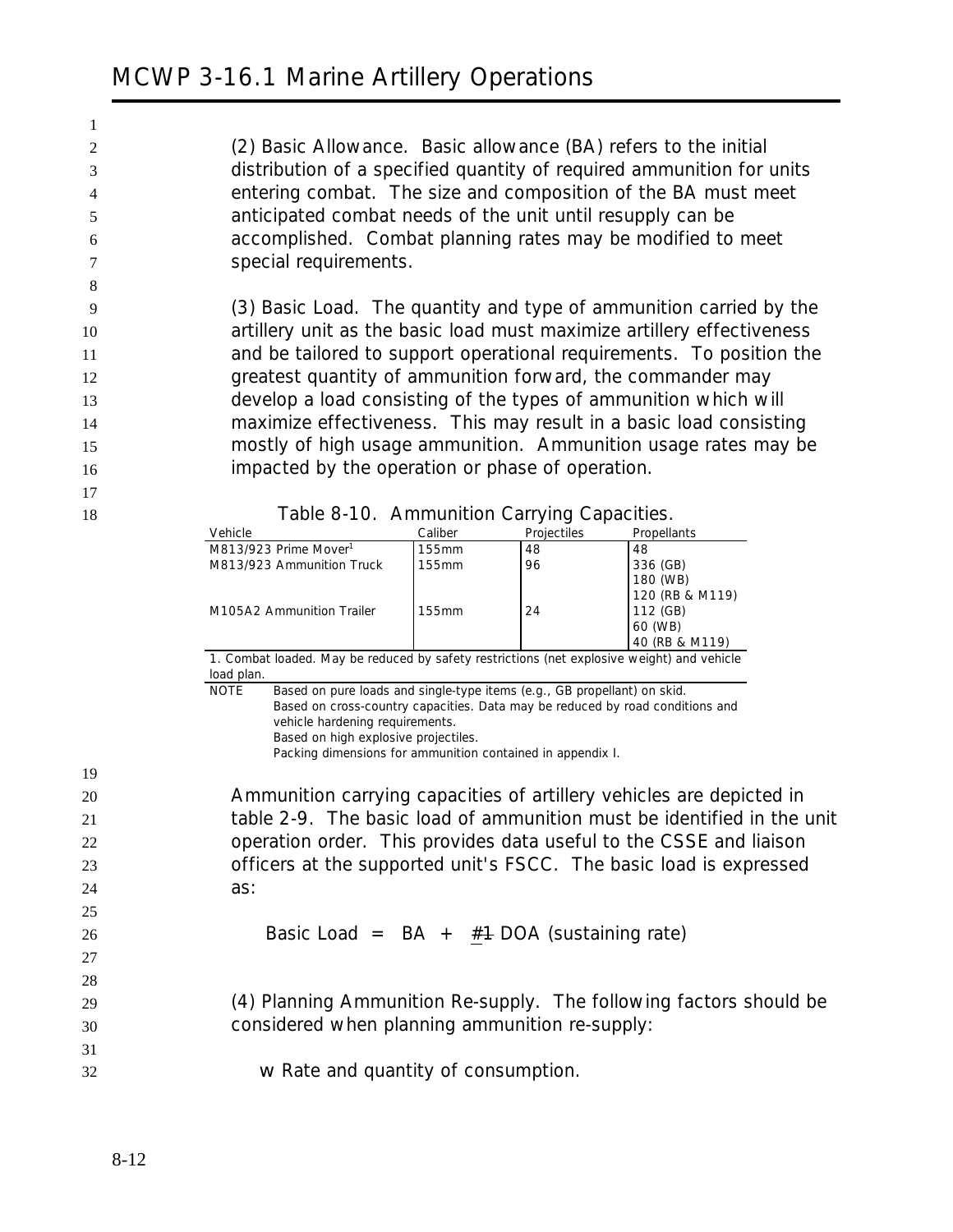| 1              | w Road network and distance from battery positions to the source            |
|----------------|-----------------------------------------------------------------------------|
| $\mathfrak{2}$ | of supply.                                                                  |
| 3              | w Tactical situation.                                                       |
| $\overline{4}$ | w Available vehicles, aircraft, personnel and material handling             |
| 5              | equipment (MHE).                                                            |
| 6              | w Availability of external support                                          |
| $\tau$         |                                                                             |
| 8              | (5) Ammunition Management Measures. Ammunition management                   |
| 9              | requires careful planning and coordination by MAGTF, artillery,             |
| 10             | infantry, and CSSE commanders and their staffs.                             |
| 11             |                                                                             |
| 12             | . An artillery unit's accurate record keeping identifies shortages          |
| 13             | before they become critical. Ammunition status reporting aids in            |
| 14             | establishing re-supply priorities and forecasting subsequent                |
| 15             | consumption. Ammunition record keeping must be emphasized at                |
| 16             | each echelon. The procedures to be used must be identified in               |
| 17             | planning if not contained in unit SOP. The ammunition report                |
| 18             | (AMREP) is developed as a result of record keeping and assists in           |
| 19             | the maintenance of ammunition status. The AMREP should be                   |
| 20             | submitted frequently enough to allow for operation and resupply             |
| 21             | decisions. The AMREP can be used as a trigger in an automatic or            |
| 22             | push supply system. The AMREP normally reports ammunition on                |
| 23             | hand, deficiencies or excesses for basic loads, and anticipated             |
| 24             | heavy expenditures.                                                         |
| 25             |                                                                             |
| 26             | (f) Class VI. Unit personnel deploy with personal demand items as           |
| $27\,$         | prescribed by commanders at each echelon. Replenishment of these            |
| 28             | items is procured from the CSSE based on pre-established planning           |
| 29             | requirements.                                                               |
| 30             |                                                                             |
| 31             | (g) Class VII. Class VII's basic load consists of a unit's table of         |
| 32             | equipment (T/E) items. During the development of load plans,                |
| 33             | nonessential T/E items may be palletized.                                   |
| 34             |                                                                             |
| 35             | (h) Class VIII. Medical supplies are drawn from the CSSE. Battalion and     |
| 36             | regimental aid stations are authorized the following medical allowance list |
| 37             | blocks:                                                                     |
| 38             |                                                                             |
| 39             | w AMAL 635 - aid station equipment                                          |
| 40             | w AMAL 636 - aid station consumables                                        |
| 41             |                                                                             |
| 42             | (i) Class IX. Depending on maintenance requirements, repair parts are       |
| 43             | demand supported. The S-4 coordinates with the CSSE to ensure adequate      |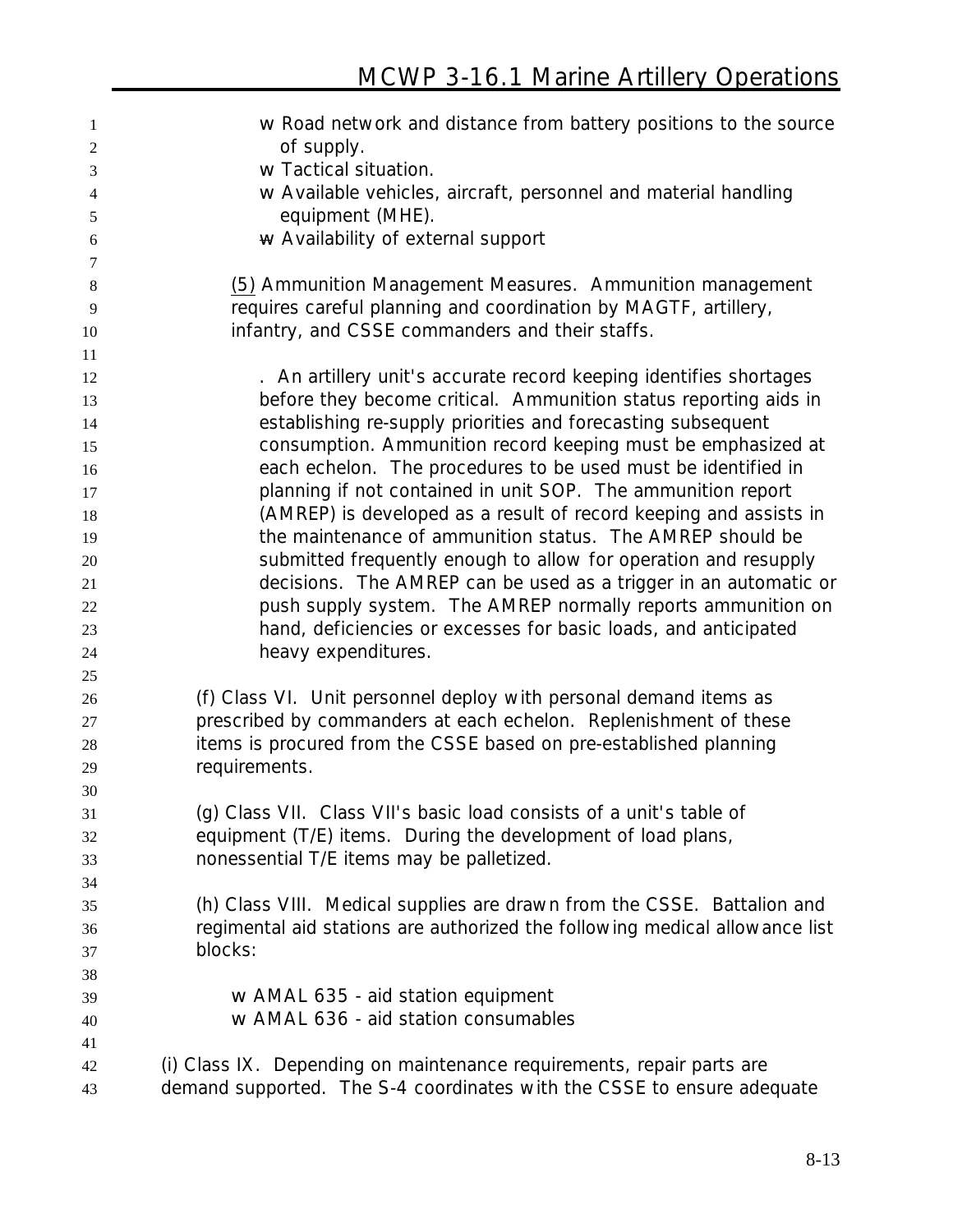stockage of artillery repair parts/kits for mission-essential items. Quick, on-2 site repairs can be accomplished through the use of pre-expended bins (PEBs); however, PEBs are limited to low-cost, high-usage items. The criteria for using PEBs is set forth in MCO P4400.150. Embarkation, landing, and surface movement must be planned in detail. Units are loaded in a manner which permits unloading according to the tactical plan. Accessibility to supplies and equipment aboard ship must be ensured. Mobile loads must allow for immediate operations upon landing. The tremendous amount of supplies requiring transportation by artillery units and the number of lengthy convoys during displacement creates a cumbersome logistic problem. Coordination of 11 landing support, such as matting, facilitates rapid off-loading and prevents overcrowding of the beach area. The status of road nets, weight limits of bridges, minefield marking, traffic control, and route priorities must be coordinated with HHQ and appropriate transportation control centers when planning transportation requirements.

 **(a) Embarkation.** The artillery unit embarkation officer provides embarkation requirements to the GCE as early in the planning phase as possible. The MAGTF II/LOGAIS family of systems facilitates planning and execution of embarkation. The artillery unit embarkation officer 21 establishes the necessary liaison; provides the GCE MDSS II embarkation data; and coordinates staging, material handling, shoring and dunnage requirements, working party requirements, and security requirements based on higher headquarters' guidance (see Joint Pub 3-02.2 Joint Doctrine for Amphibious Embarkation).

- **(1) Organization for Embarkation.** Artillery units may combine for embarkation or be embarked as attachments (in the case of a BLT or RLT) and divided into embarkation teams for each ship. The embarkation team consists of the troops, equipment, and supplies embarked on a single ship. Artillery weapons, prime movers, and their crews are embarked in the same ship to facilitate training and maintenance underway. The following artillery personnel are embarked with their supported units:
- w Fire support coordination personnel with the supported unit.
- w Liaison personnel with their assigned units
- w Forward observer teams with their supported units.
- **(2) Load Plans**. Artillery build-up ashore (advance parties, batteries, and battalion command echelons) must be considered. Load plans address the composition of the reconnaissance party and provide for the establishment of survey control, communications, selection of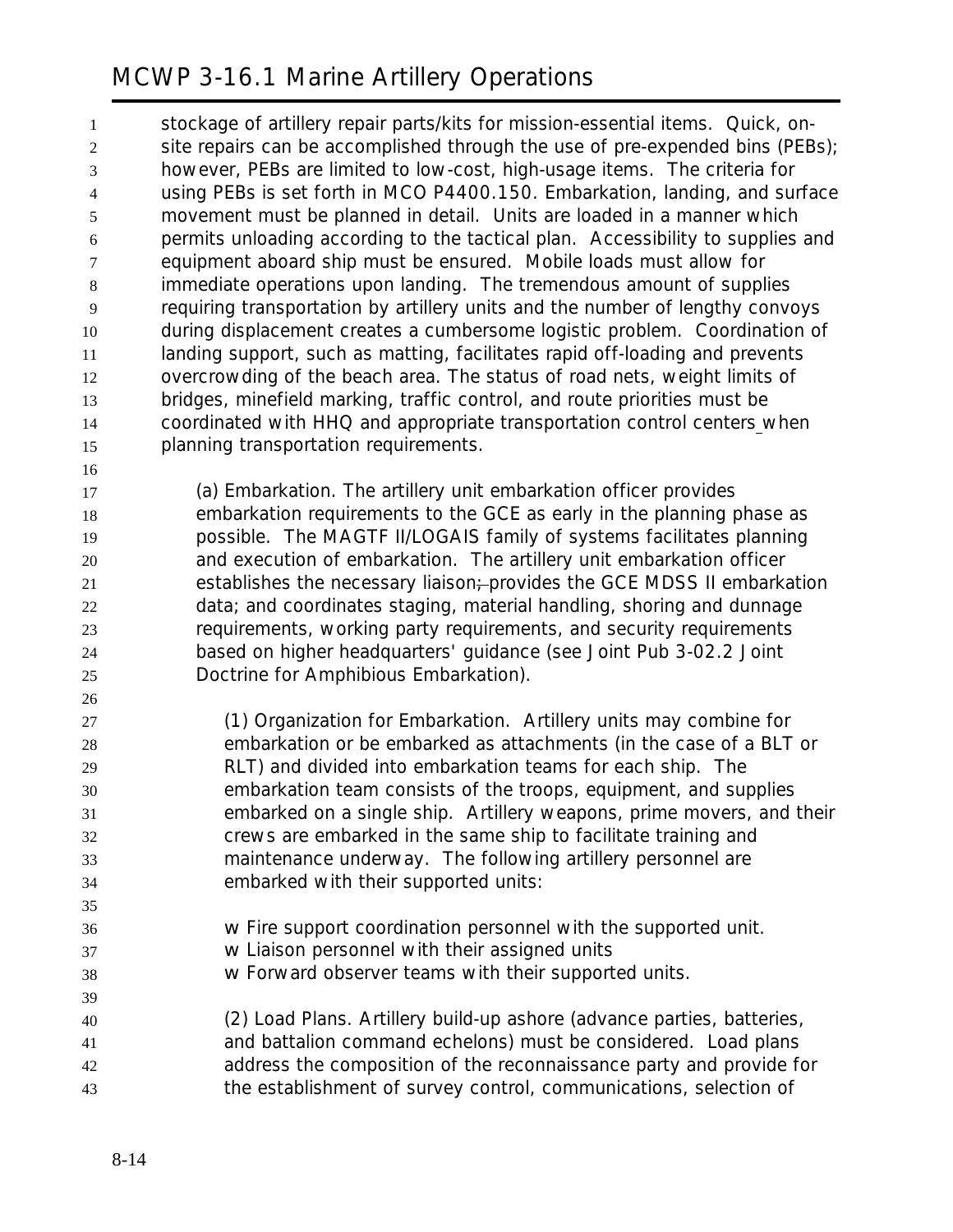| 1              | battery positions, beach exits, route guides, and marking. The team             |
|----------------|---------------------------------------------------------------------------------|
| $\overline{c}$ | embarkation officer prepares load plans in coordination with the ship's         |
| 3              | combat cargo officer. Ship loading and characteristic pamphlets                 |
| $\overline{4}$ | (SLCP) identify detailed loading characteristics of assigned ships. An          |
| 5              | inspection is made of stowage areas, holds, and decks to verify the             |
| 6              | data contained in the SLCP. The ship's commanding officer approves              |
| 7              | the load plan before loading commences and approves required                    |
| 8              | changes.                                                                        |
| 9              |                                                                                 |
| 10             | (b) Helicopter Movement. Helicopters provide a means of mobility for            |
| 11             | towed weapons and a means of re-supply for artillery units. Their use           |
| 12             | may be limited by availability, atmospheric conditions, and enemy threat.       |
| 13             | Successful movement of artillery by helicopter depends on the extent of         |
| 14             | coordination and reverse planning. The supported unit's air officer             |
| 15             | provides technical assistance in planning helicopter operations. In addition    |
| 16             | to the concept of operations, major considerations include:                     |
| 17             |                                                                                 |
| 18             | w Command, control and face-to-face coordination. Organization of               |
| 19             | the unit in relation to the mission.                                            |
| $20\,$         | w Mobility of the unit once the helicopter lift if complete.                    |
| 21             | w Reconnaissance and selection of routes, loading areas, landing                |
| $22\,$         | sites, and position areas.                                                      |
| 23             | w Preparation of helicopter employment assault landing tables.                  |
| 24             | w Re-supply, survey, and meteorological requirements.                           |
| 25             | w Enemy situation and use of division reconnaissance teams to                   |
| 26             | determine ground threat in the position area.                                   |
| 27             |                                                                                 |
| 28             | Helicopter movement of artillery units is conducted in four phases:             |
| 29             | planning, loading, movement (including movement control), and                   |
| 30             | occupation of position. The planning phase begins with the issuance of a        |
| 31             | warning order and continues through the commencement of the                     |
| 32             | movement. The planning phase encompasses coordination with the                  |
| 33             | supported and supporting units, reconnaissance and selection of position,       |
| 34             | fire planning, and rehearsals if time permits. The loading phase consists       |
| 35             | of ground movement to appropriate pick-up areas; preparation of the             |
| 36             | helicopter loading area; preparation of troops, equipment, and supplies;        |
| 37             | and loading of helicopters. The movement phase is the actual move from          |
| 38             | the loading area to the landing site. This phase begins with the take-off       |
| 39             | of the first helicopter and ends with the arrival of the last helicopter at the |
| 40             | landing site. The occupation of position phase consists of the                  |
| 41             | establishment of the helicopter landing site by an advanced artillery party,    |
| 42             | unloading of personnel and equipment, and occupation of the position.           |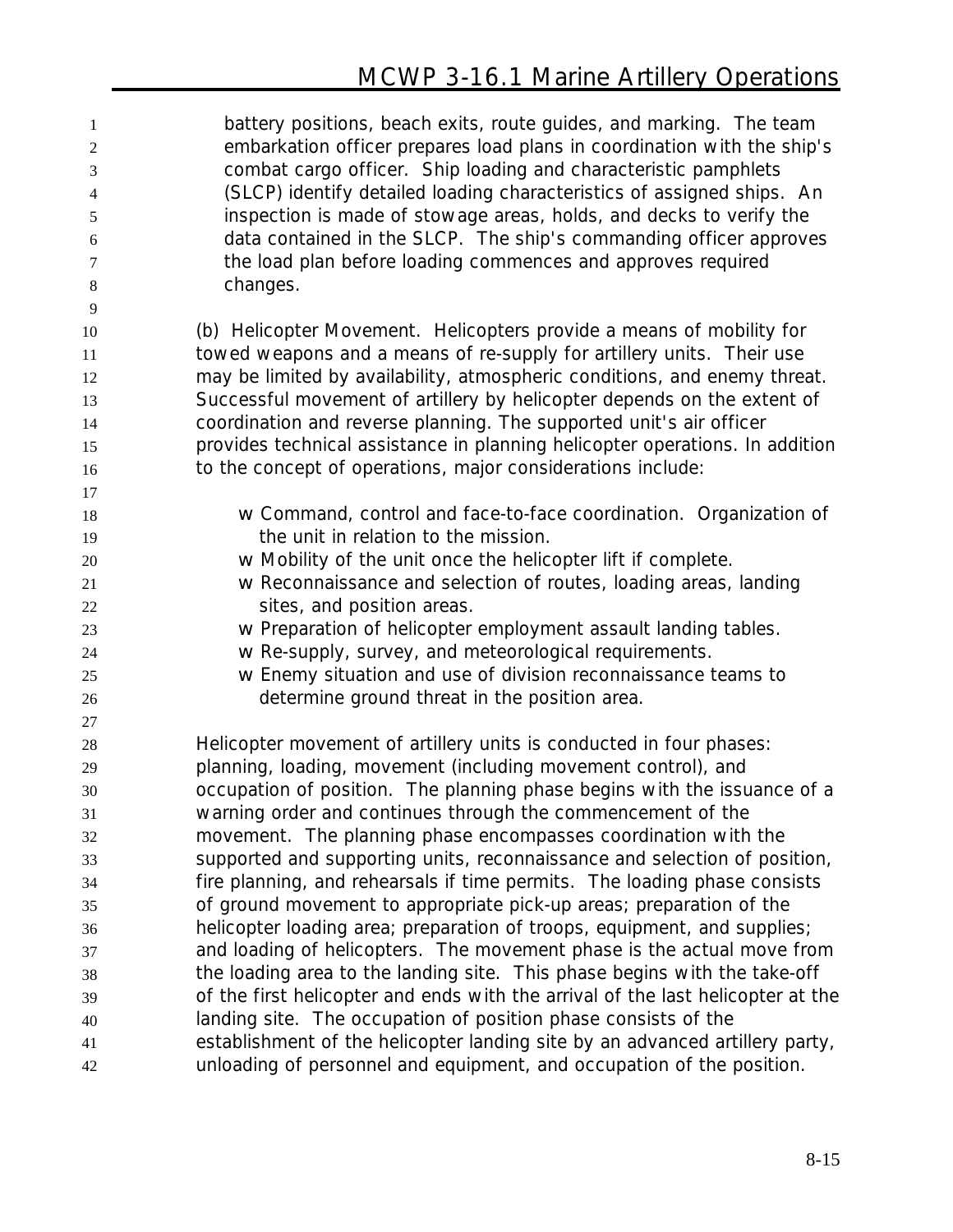Appendix F contains detailed information on the planning, organizing, and executing an artillery heliborne raid/movement. **(c) Fixed-Wing Air Transport.** Artillery units can be transported by fixed- wing transport aircraft. Detailed and flexible plans are required due to the different models of available aircraft, weather, distance, staging, material handling, dunnage, and shoring requirements. **(d) Movement by Rail.** Artillery units may be moved by rail. Planning factors that govern the rail movement include the distance to be traveled, availability of railroad facilities, and priorities established by the tactical situation. FM 101-10-1/2, *Staff Officers Field Manual: Organizational, Technical, Logistic Elements, Tables of Equipment*, contains details relative to the planning of rail movement. **(e) Motor Transport.** Motor transport assets provide the artillery with the organic ability to move units to position areas, as well as a means for resupply. The motor transport assets contained in the artillery unit's T/E are provided in Appendices A through D. An artillery operation's demand for motor transport is increased by the vast tonnage of class V(W) requirements, which necessitates detailed planning and efficient loading for maximum vehicle utilization. **(3) Maintenance**. To effectively plan maintenance support, the S-4 must know the availability of tools, test equipment, publications, and mechanics; determine maintenance concept; establish Maintenance Contact Teams (MCTs); and establish recovery and evacuation procedures. **(a) Supply Support Planning.** A review of activity usage data, experience, and anticipated requirements based on the geographical area of the operation provides a guide as to the planned maintenance requirements. Liaison should be effected with the CSSE to ensure sufficient quantities of artillery peculiar items are stocked. **(b) Maintenance Contact Team (MCT).** An MCT is a temporary organization of organic assets consisting of one or more mechanics/technicians formed to accommodate a specific task. An MCT provides on-site maintenance or technical assistance. The MCT focuses on diagnostics and repair part identification on-site. The MCT makes organizational level repairs when possible and identifies parts, tools, & technicians required to the CSSE to ensure the Maintenance Support Team (MST) arrives with the required capability. The decision to utilize MCTs depends on the following: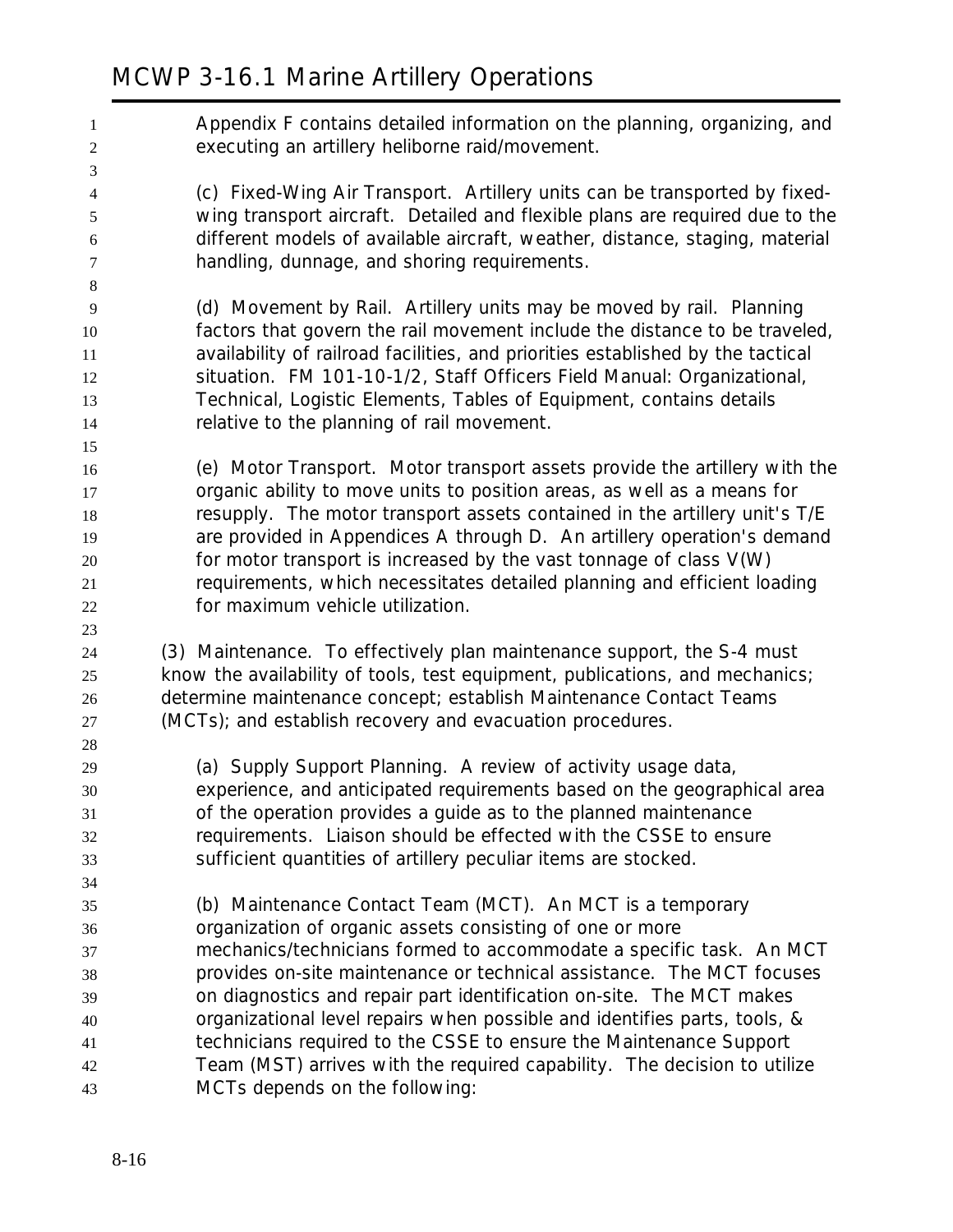| $\mathbf{1}$   |                                                                                    |
|----------------|------------------------------------------------------------------------------------|
| $\overline{2}$ | w Equipment size and complexity. Equipment installation. Equipment security        |
| 3              | classification. Distance from the maintenance area. Quantity of equipment          |
| 4              | involvedAvailability of qualified personnel and serviceable test equipment.        |
| 5              | Transportation and travel time.                                                    |
| 6              | w (c) Recovery and Evacuation Procedures. Artillery units have limited             |
| 7              | repair capabilities; therefore, recovery policies, maintenance repair time         |
| 8              | criteria, and an evacuation policy must be established. Maintenance repair         |
| 9              | time criteria serves as guidance on decisions of whether to attempt on-site        |
| 10             | repair or to evacuate damaged equipment                                            |
| 11             | Collection point should be identified in planning to speed evacuation.             |
| 12             | Collection points are designated points on the battlefield, normally along         |
| 13             | routes of march, at which inoperable equipment can be moved for further            |
| 14             | evacuation/disposition. The artillery S-4 coordinates the location of              |
| 15             | collection points with the supported unit S-4 and CSSE.                            |
| 16             |                                                                                    |
| 17             | (4) Health Services. Unit medical personnel are responsible for establishing       |
| 18             | lines of communication with the GCE's and CSSE's medical activities.               |
| 19             | Casualty evacuation plans must consider:                                           |
| 20             |                                                                                    |
| 21             | w Means of transportation                                                          |
| 22             | w Triage CASEVAC priorities                                                        |
| 23             | w Evacuation route(s)                                                              |
| 24             | w Mass casualty handling procedures                                                |
| 25             | 8005. Execution of Tactical Logistics                                              |
| 26             |                                                                                    |
| 27             | a. Battalion Logistics Organization. The battalion's organization for support      |
| 28             | may be decentralized, centralized, or a combination of both. This organization may |
| 29             | change with the tactical situation.                                                |
| 30             |                                                                                    |
| 31             | (1) Decentralized Support. Within the battalion, batteries may be required to      |
| 32             | maintain logistics capability using their organic assets. Decentralized support    |
| 33             | affords the battery commander maximum control and responsiveness.                  |
| 34             | Decentralized support has the following disadvantages:                             |
| 35             |                                                                                    |
| 36             | w Vulnerability results from larger position areas and convoys.                    |
| 37             | w A signature effect may be produced by vehicles moving to and from                |
| 38             | the battery position.                                                              |
| 39             | w Battery displacements when logistics elements are replenishing may               |
| 40             | create difficulty in reconstituting the battery.                                   |
| 41             |                                                                                    |
| 42             | (2) Centralized Support. When centralized support is established, it must          |
| 43             | not degrade the battery's ability to displace. Personnel, vehicles, and            |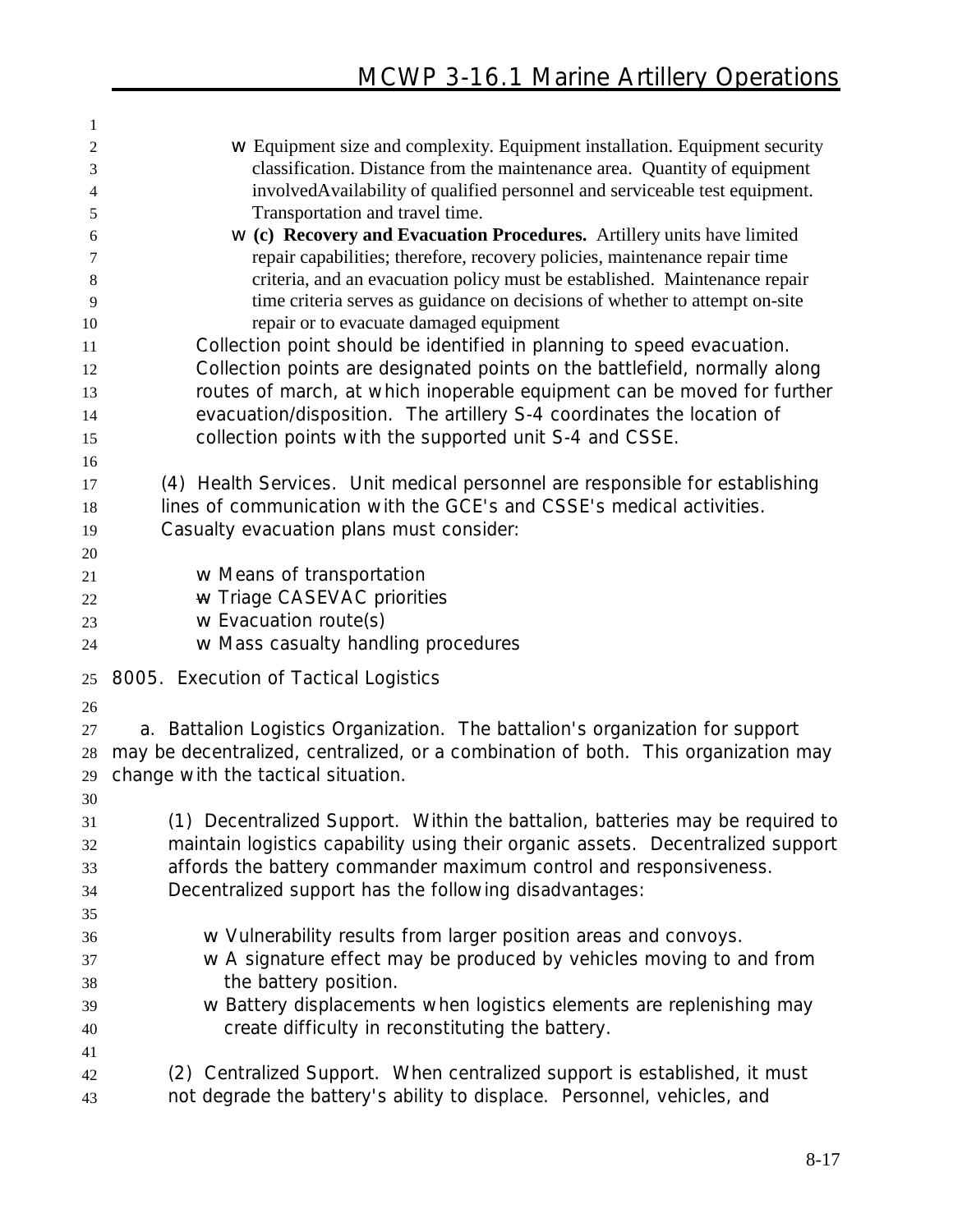| $\mathbf{1}$   | equipment may be centralized at the battalion level to provide logistics to                                                                                      |
|----------------|------------------------------------------------------------------------------------------------------------------------------------------------------------------|
| $\overline{2}$ | firing batteries. Generally, a battery contains only the essential personnel,                                                                                    |
| 3              | equipment, and supplies necessary to support operational requirements.                                                                                           |
| $\overline{4}$ | Trains are established and utilized to provide logistic support to a firing                                                                                      |
| 5              | battery. Centralization provides the battalion commander increased logisitcs                                                                                     |
| 6              | flexibility.                                                                                                                                                     |
| 7              |                                                                                                                                                                  |
| 8              | b. Distribution. The artillery battalion will generally use both point and unit                                                                                  |
| 9              | distribution methods over the course of an operation. The nature of the request,                                                                                 |
| 10             | tactical situation, status of transportation assets, and volume of supplies                                                                                      |
| 11             | requested will effect the type of distribution method used.                                                                                                      |
| 12             |                                                                                                                                                                  |
| 13             | (1) Unit Distribution. The supporting agency delivers the support to the                                                                                         |
| 14             | supported unit. The supported unit is responsible for its own internal                                                                                           |
| 15             | distribution. This maintains the tactical positioning of the battery and reduces                                                                                 |
| 16             | traffic flow. Vehicles stocked with POL and ammunition stop at each                                                                                              |
| 17             | individual position to conduct re-supply services. The battalion or GCE S-4                                                                                      |
| 18             | must coordinate with the battery(s) being serviced to ensure tactical                                                                                            |
| 19             | operations are not affected by movement into and out of the firing position.                                                                                     |
| 20             |                                                                                                                                                                  |
| 21             | (2) Point Distribution. The supported unit leaves its position to pick up                                                                                        |
| 22             | requested support from the supporting unit area or other centralized location.                                                                                   |
| 23<br>24       | This can involve vehicles leaving their tactical positions to enter an established<br>Repair and Replenishment Points (RRP). An RRP is a pre-arranged or hastily |
| 25             | position set up to support highly mobile units. An RRP request identifies the                                                                                    |
| 26             | following:                                                                                                                                                       |
| 27             |                                                                                                                                                                  |
| 28             | w Unit requiring support.                                                                                                                                        |
| 29             | w Class and quantity of the requirement.                                                                                                                         |
| 30             | w Type of support required (maintenance, engineer).                                                                                                              |
| 31             | w Desired date and time of resupply.                                                                                                                             |
| 32             | Route of march (start point and end point by grid.<br>W                                                                                                          |
| 33             | w Coordinating instructions.                                                                                                                                     |
| 34             |                                                                                                                                                                  |
| 35             | An RRP may be established to support a displacing battery at a coordinated                                                                                       |
| 36             | point along the units established route of march. RRP's may be established                                                                                       |
| 37             | to service multiple batteries in succession                                                                                                                      |
| 38             |                                                                                                                                                                  |
| 39             | c. Supply Systems. The supply system provides the materiel required for                                                                                          |
| 40             | operating forces to function. Continuous evaluation must be made of supply                                                                                       |
| 41             | levels to determine the need for possible changes. The S-4 must be aware of                                                                                      |
| 42             | the unit's basic load and anticipate the extent and frequency of replenishment                                                                                   |
| 43             | operations. Changes in supply requirements are affected by:                                                                                                      |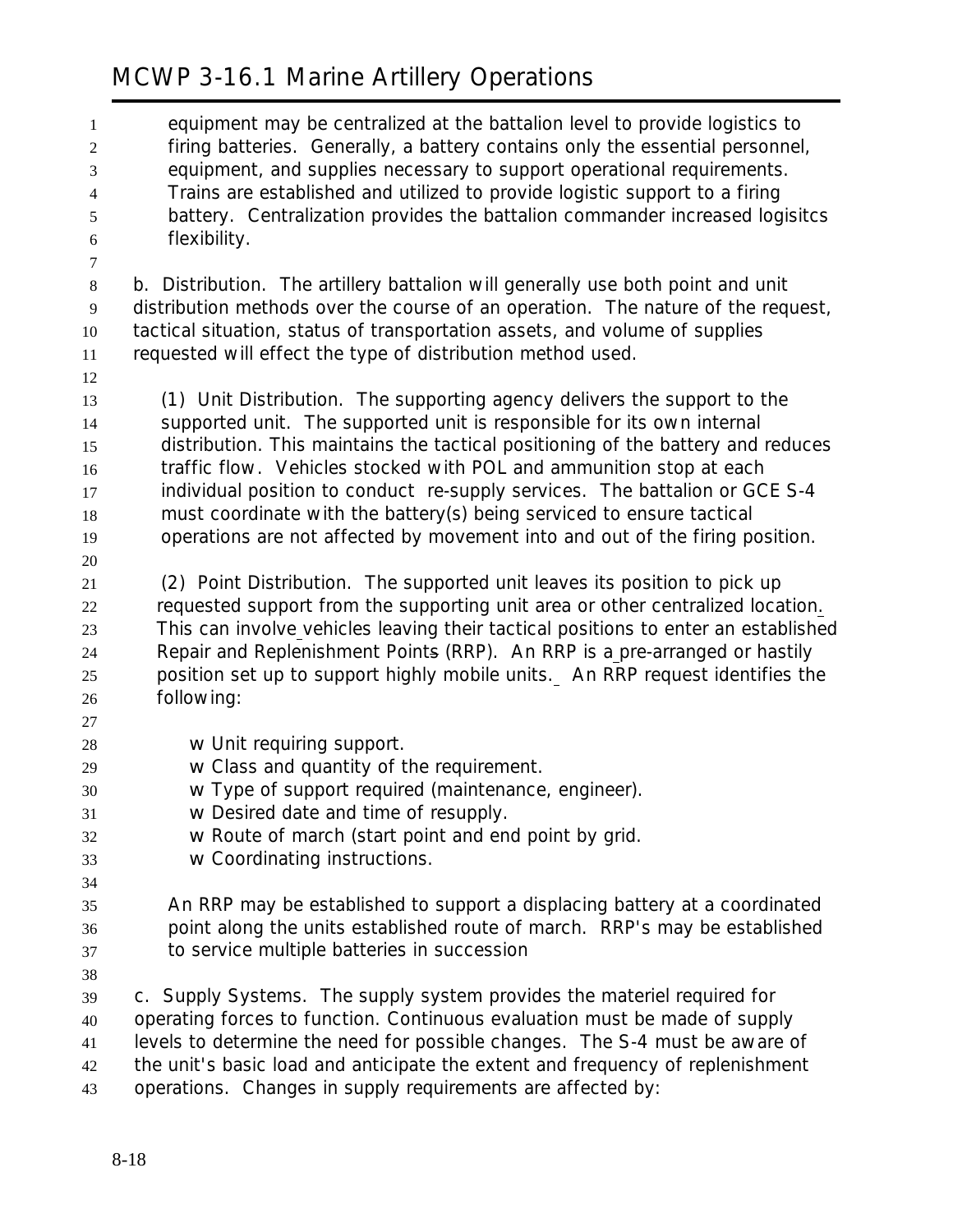w Projected tactical changes. w Changes in troop/equipment density. w Consumption Rates w Transportation availability. Logistic summary reports, prepared by the S-4 provide the means to maintain supply status. The report's contents and frequency are established by unit SOPs. Re-supply can be accomplished by using a pull and push system. **(1) Pull System**. In a pull system, the using unit determines need and forwards specific requests through logistic communication channels. The pull 13 system will only provide those supplies ordered by the consumer and does not anticipate user needs. **(2) Push System**. The push system functions as an automatic re-supply method. Data obtained from monitoring consumption rates are used to anticipate unit requirements. This system pushes supplies forward without a request, relieving the forward units of the logistics burden and/or potential shortage of supply. This allows the supporting unit to synchronize replenishment efforts. Care must be taken to avoid burdening the user with an excess of supplies. **d. Organization of Logistics Trains**. The train concept is a means of internally 25 task-organizing and employing the organic logistics assets. Trains serve as the link between the batteries and the supporting CSSE. This allows combat service support to be performed as far forward as the tactical situation permits. Trains may be fully mobile or movable depending on the situation. The desired capabilities of the trains will dictate the size and may require consolidation of some battery and/or battalion vehicles. **(1) Battalion Trains.** The battalion's trains may be centralized into one entity or echeloned. Centralization of the trains places all the unit's logistics assets under the direct control of the commander under the cognizance of his logistics officer. It is most appropriate in the defense, slow moving, or static operations. Battalion trains can be echeloned into combat trains and field trains (Table 8-10). This concept improves responsiveness, flexibility and survivability against air attack.

| 40 |  | Table 8-10. Notional Composition of Battalion Trains. |  |
|----|--|-------------------------------------------------------|--|
|    |  |                                                       |  |

| Capability  | Qtv | <b>Vehicle/Equipment</b> |
|-------------|-----|--------------------------|
| Supply      |     |                          |
| Class I     |     | M923 w/M149              |
| Class V $*$ | 6-8 | M923 w/M105              |
|             |     | MC-4000                  |
|             |     |                          |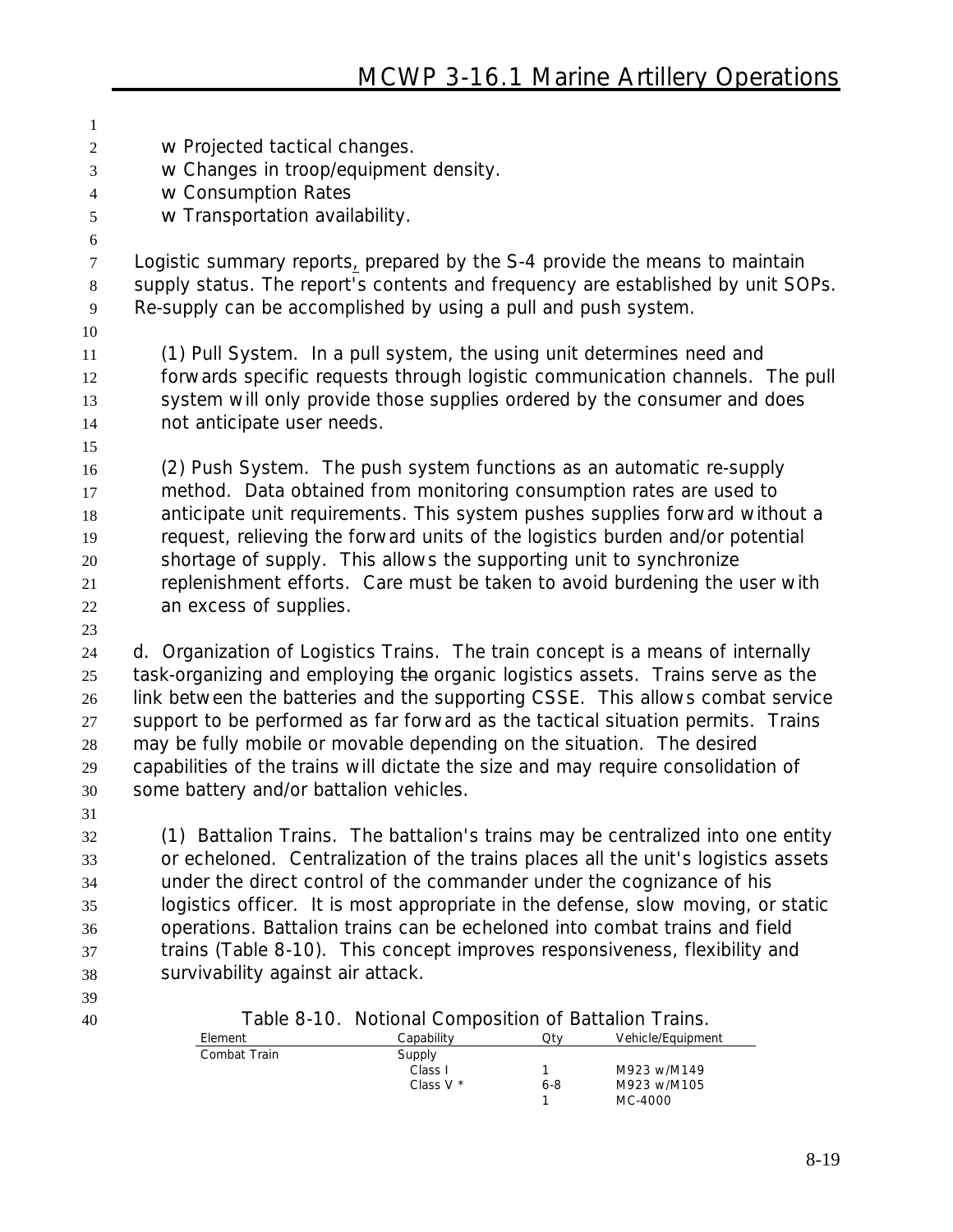|             | POL **<br>Maintenance ***<br>Medical<br>Other ****                                 | 1<br>1<br>1 | M923 w/Sixcon<br>M936<br>M1035                            |
|-------------|------------------------------------------------------------------------------------|-------------|-----------------------------------------------------------|
| Field Train | Supply<br>Class $V^*$<br>General<br>Maintenance<br>Medical (BAS)<br>Administrative | 1<br>1      | As required<br>M923<br>M936<br>Aid Station<br>As required |

Ammunition section accompanies the combat train as required. Vehicles represent those provided by the firing batteries and the headquarters battery. The ammunition section's train may operate independently from the combat train.

\*\* Augmentation of additional tankers from regiment or CSSE may be required.

\*\*\* May include MCTs or recovery equipment,

\*

\*\*\*\* Engineer, landing support, NBC equipment, and personnel as required.

 **(a) Combat Trains**. Combat trains provide critical organic logistics in forward areas. The key to combat trains is mobility. They are intentionally kept small so they can travel with supported forces. Combat trains usually include rations, fuel, ammunition, and maintenance contact teams with limited repair capability.

8 **(b) Field Trains**. Field trains consist of the remaining organic logistics 9 elements located further to the rear. These trains may or may not be 10 mobile-loaded. Field trains usually include the mess section; the supply 11 section (-); some organic or attached motor transport; and a battalion aid 12 station.

13

1

7

 **(2) Regimental Trains.** The regimental trains consist of the logistics assets required to sustain the regimental headquarters and any organic or attached units under the direct control of the regiment. The regimental commander may choose to consolidate the battalion field trains in one location for security, control, and centralization of resources. Logistics support of immediate need to lower units should be allocated to the battalion trains, but that not of a time-critical nature can often be consolidated at the regimental 21 level.

22

 **(3) Positioning Trains.** The battalion S-4 selects train locations for logistics operations in coordination with the S-3. The main consideration in selecting a site for the positioning of trains should be responsiveness and survivability. Often the combat trains are located with the battalion command post. MCT's and task-organized elements of the combat train can be dispatched to provide the necessary support to the batteries. In general, trains should be located:

29

30 w On defensible terrain.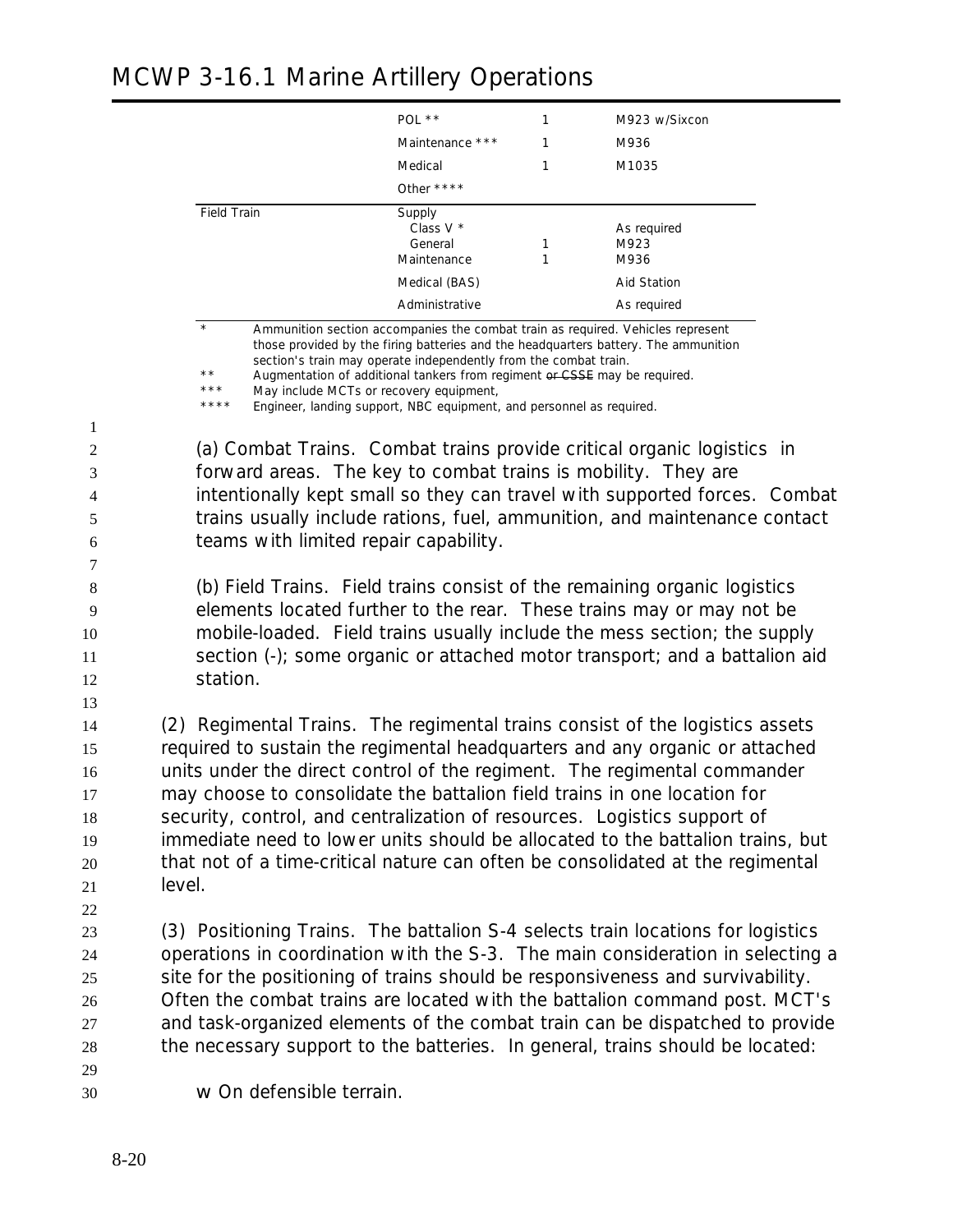| 1      | $\mathbf w$ In an area with enough space to permit dispersion.               |
|--------|------------------------------------------------------------------------------|
| 2      | w In an area that provides concealment.                                      |
| 3      | w On firm ground to support heavy/continuous vehicle traffic.                |
| 4      | w Near a suitable helicopter landing sites.                                  |
| 5      | w Close to main supply routes (MSRs).                                        |
| 6      | w In an area that allows good communication.                                 |
| 7<br>8 | (4) Conducting Train Operations                                              |
| 9      |                                                                              |
| 10     | (a) Route Selection. The battalion S-4 selects the supply route for train    |
| 11     | operations based on METT-T and the method of distribution. The route         |
| 12     | extends forward to the batteries or positions between their current          |
| 13     | location and future position area. Coordination with adjacent combat,        |
| 14     | combat support, and CSS units is necessary to ensure movement of             |
| 15     | support assets. Alternate routes should also be selected. The S-4            |
| 16     | notifies the S-3 of route selection.                                         |
| 17     |                                                                              |
| 18     | (b) Site Selection. The battalion S-4 determines a suitable location for the |
| 19     | repair and replenishment point (RRP). The S-4 notifies the battery(s) of     |
| 20     | the location and time for resupply through the use of an RRP response.       |
| 21     | An RRP response identifies the following:                                    |
| 22     |                                                                              |
| 23     | w Unit being supported.                                                      |
| 24     | w Site location.                                                             |
| 25     | w Date and time of support.                                                  |
| 26     | w Coordinating instructions (including quantities if different from          |
| 27     | request)                                                                     |
| 28     |                                                                              |
| 29     | The site selected should be on or near the battery's route of march. The     |
| 30     | site should not block the MSR. The S-3 uses checkpoints to identify the      |
| 31     | intended route and coordinates with the battery. The site should have an     |
| 32     | identifiable entry and exit.                                                 |
| 33     |                                                                              |
| 34     | (c) Repair and Replenishment Point (RRP) Organization.<br>The location of    |
| 35     | each activity must facilitate movement of vehicles in an orderly and         |
| 36     | sequential flow. Time consuming functions (e.g., refueling, ammunition       |
| 37     | transfer-should be positioned to allow for simultaneous activity. Figure     |
| 38     | 3-1 illustrates a typical RRP layout.                                        |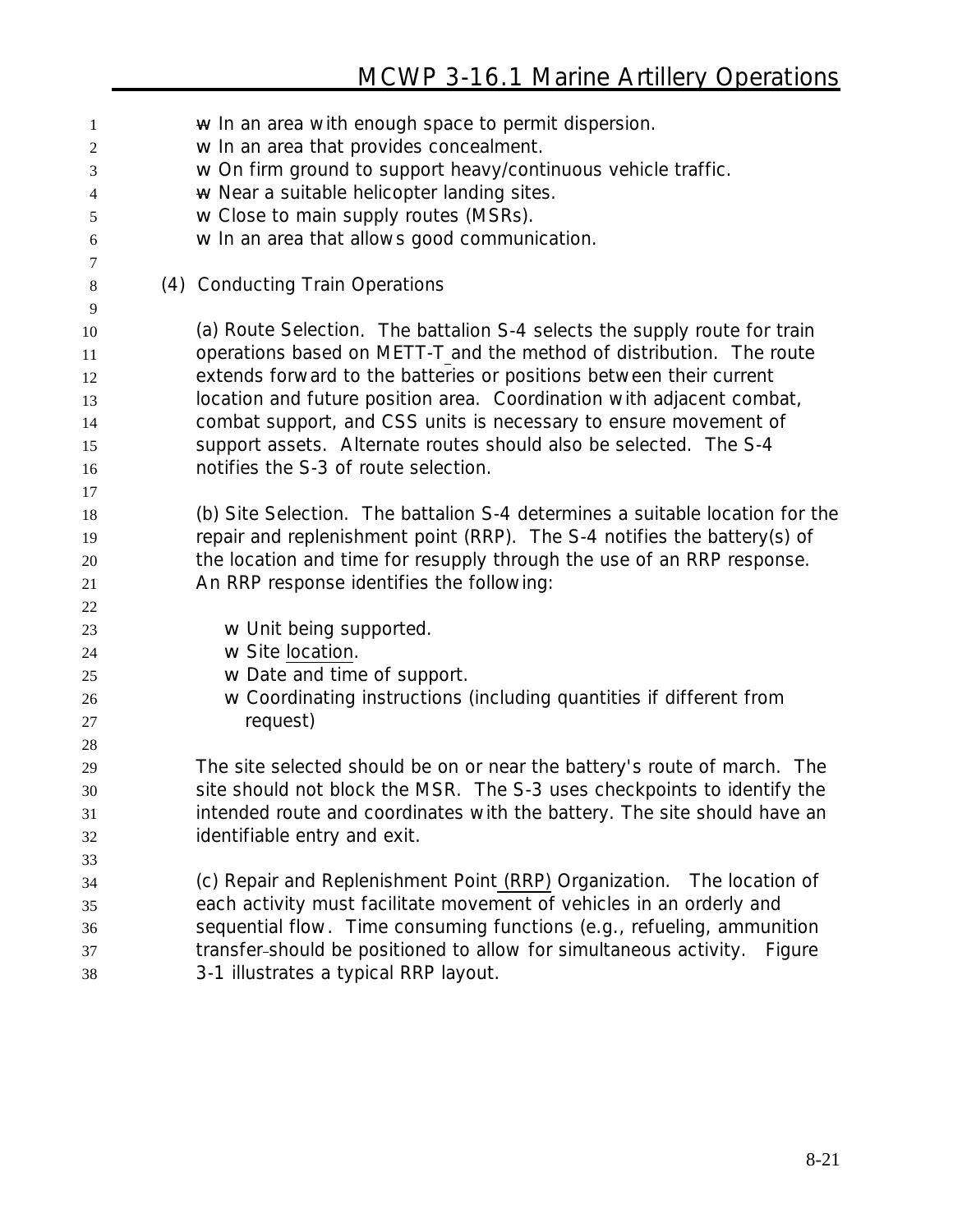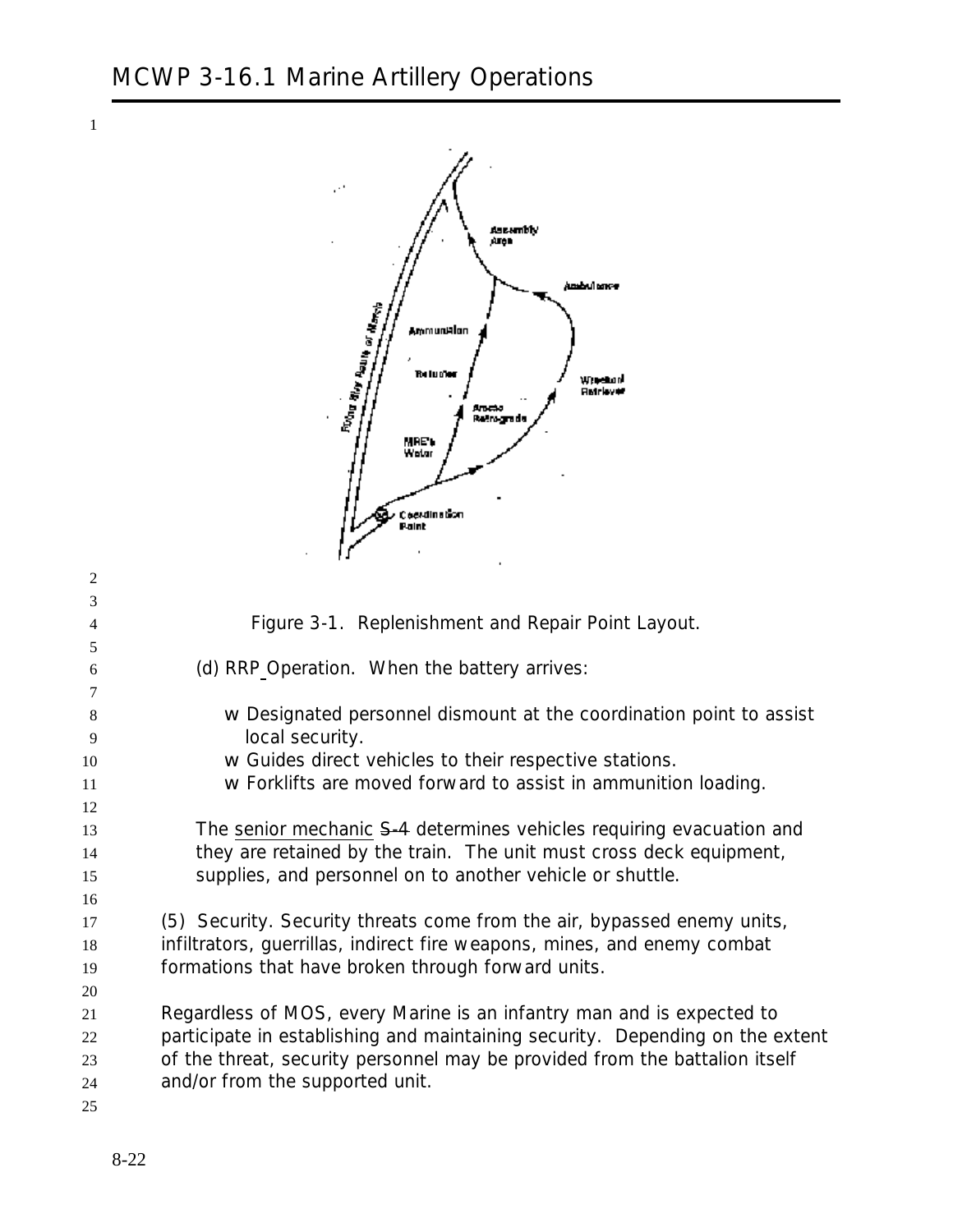Reinforcement plans are established with adjacent or nearby units. Fire plans are prepared for the use of supporting arms. Listening and observation posts are established for early warning and dissemination of threat information through intelligence channels. Because of limited number of personnel, potential threats must be addressed quickly in order to determine strength and direction of attack.

 **(a) Train Security.** Conducting replenishment operations under the cover of darkness, with special emphasis on light and noise discipline and radio silence, reduces the vulnerability of trains. Tactical convoy discipline must be practiced at all times. Well rehearsed, immediate action drills for blocked and unblocked ambushes and attacks are critical. Passengers have individual weapons ready and are assigned areas of observation, including air observation. Crew-served weapons are positioned to respond to attacks. Train personnel establish all around security during brief halts and in the rear area. During extended halts, improved security measures must be undertaken by all members.

 **(b) Rear Area Security.** Security consists of passive defense measures and early warning. CSS elements may be collocated to facilitate security. Rear area security measures include dispersion, camouflage, noise and light discipline, cover and concealment, fortification, obstacles, and barriers.

 **e. Refueling Operations.** A key to the refueling effort is for each unit/driver to refuel are every opportunity (e.g., during trips to the rear area). Special attention must be given to the refueling of ammunition hauling vehicles. Coordination is essential to refuel these vehicles as they routinely move to and from the ASP . Fuel should be recovered from disabled vehicles whenever possible. Packaged grease and lubricants are obtained through normal supply channels and distributed as required. Generally refueling operations are carried out as follows:

- 
- 
- w Vehicles are alternated to a centrally located fuel site.
- w Fuel is provided by battalion, regiment, and/or CSSE tankers.
- w Vehicles are refueled during RRP operations.

 **Class IV.** Requisitions for class IV items are submitted through normal supply channels. Distribution is the same as class II, except that fortification and barrier materials may be throughput by CSSE. Materials are issued on an as required basis.

 **f. Ammunition Operations.** Ammunition resupply is one of the most vital logistics operation for an artillery unit. A properly functioning class V(w) support system provides the correct type and quantity of ammunition at the proper time and place. The system is tailored to fit the needs of the unit. The system incorporates the positioning of resources, maintenance of status, and concept of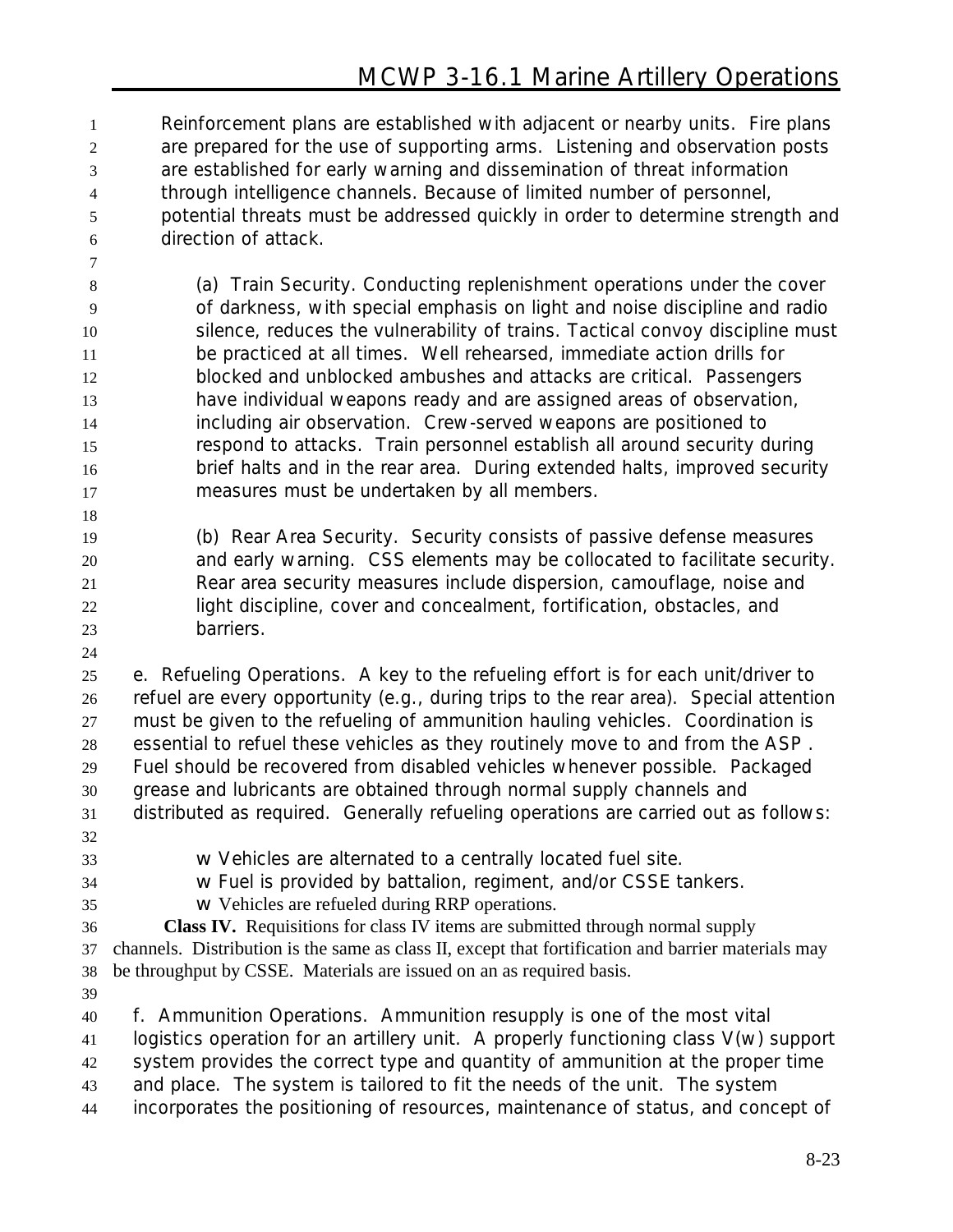| $\,1\,$                 | support. The class V(w) support system adjusts to changes in the tactical                                                                                  |
|-------------------------|------------------------------------------------------------------------------------------------------------------------------------------------------------|
| $\sqrt{2}$              | situation, fire plan, and ammunition plan. Frequent and continuous coordination                                                                            |
| 3                       | between the, supported unit and CSSE is essential.                                                                                                         |
| $\overline{\mathbf{4}}$ |                                                                                                                                                            |
| 5<br>6                  | (1) CSSE Responsibilities. The CSSE maintains ammunition stocks at various<br>locations and delivers ammunition to the supported GCE. It is essential that |
| 7                       | the artillery commander makes frequent and accurate projections of                                                                                         |
| $\,8\,$                 | ammunition requirements to the GCE commander in order to allow time for                                                                                    |
| 9                       | repositioning and prioritizing resupply efforts.                                                                                                           |
| 10                      |                                                                                                                                                            |
| 11                      | (a) Ammunition Company, Supply Battalion, FSSG. The ammunition                                                                                             |
| 12                      | company is assigned the mission of establishing ammunition dumps and                                                                                       |
| 13                      | operating supply points for class V supply. Ammunition company                                                                                             |
| 14                      | provides detachments to DS and GS CSSEs for ammunition operations.                                                                                         |
| 15                      |                                                                                                                                                            |
| 16                      | The FSSG or detachments provide combat supply and maintenance                                                                                              |
| 17                      | support for chemical weapons. The supply battalion stocks special types                                                                                    |
| 18                      | of class V items and provides detachments specialized in assisting                                                                                         |
| 19                      | supported units. Chemical weapons require special consideration in                                                                                         |
| 20                      | combat operations, especially with respect to safety, security,                                                                                            |
| 21                      | transportation, and handling. The supply battalion performs all functions                                                                                  |
| $22\,$                  | incident to the receipt, storage, issue, and fielding of chemical material.                                                                                |
| 23                      |                                                                                                                                                            |
| 24                      | (b) Ammunition Supply Point. An ASP is a supply activity established by                                                                                    |
| 25                      | the CSSE for receipt, storage, assembly, issue and/or distribution; limited                                                                                |
| 26                      | salvage; and surveillance of Class V items for supported units. ASPs are                                                                                   |
| $27\,$                  | normally assigned general support missions. A stockage level is                                                                                            |
| 28                      | maintained at the ASP with a specified quantity, but the level may vary                                                                                    |
| 29                      | with the requirements of the operation. Items are drawn form ASPs and                                                                                      |
| 30                      | are issued to the requesting unit as soon as possible. Ammunition                                                                                          |
| 31                      | operations transfer ammunition to artillery resupply vehicles to support                                                                                   |
| 32                      | the periodic or daily resupply needs of units. Successful ammunition                                                                                       |
| 33                      | operations require interface between the CSSE and the artillery unit in                                                                                    |
| 34                      | order to supervise the timing of deliveries and loading of vehicles with the                                                                               |
| 35                      | proper type of ammunition. The artillery units should provide an individual                                                                                |
| 36                      | knowledgeable in ammunition handling (e.g., projectile/fuse combinations)                                                                                  |
| 37                      | to function as an ammunition officer when interfacing with the CSSE.                                                                                       |
| 38                      | Frequent coordination between the artillery S-3 and S-4 and the                                                                                            |
| 39                      | ammunition officer allows for responsive resupply of ammunition in the                                                                                     |
| 40                      | required quantities and types.                                                                                                                             |
| 41                      |                                                                                                                                                            |
| 42                      | (2) Artillery Responsibilities                                                                                                                             |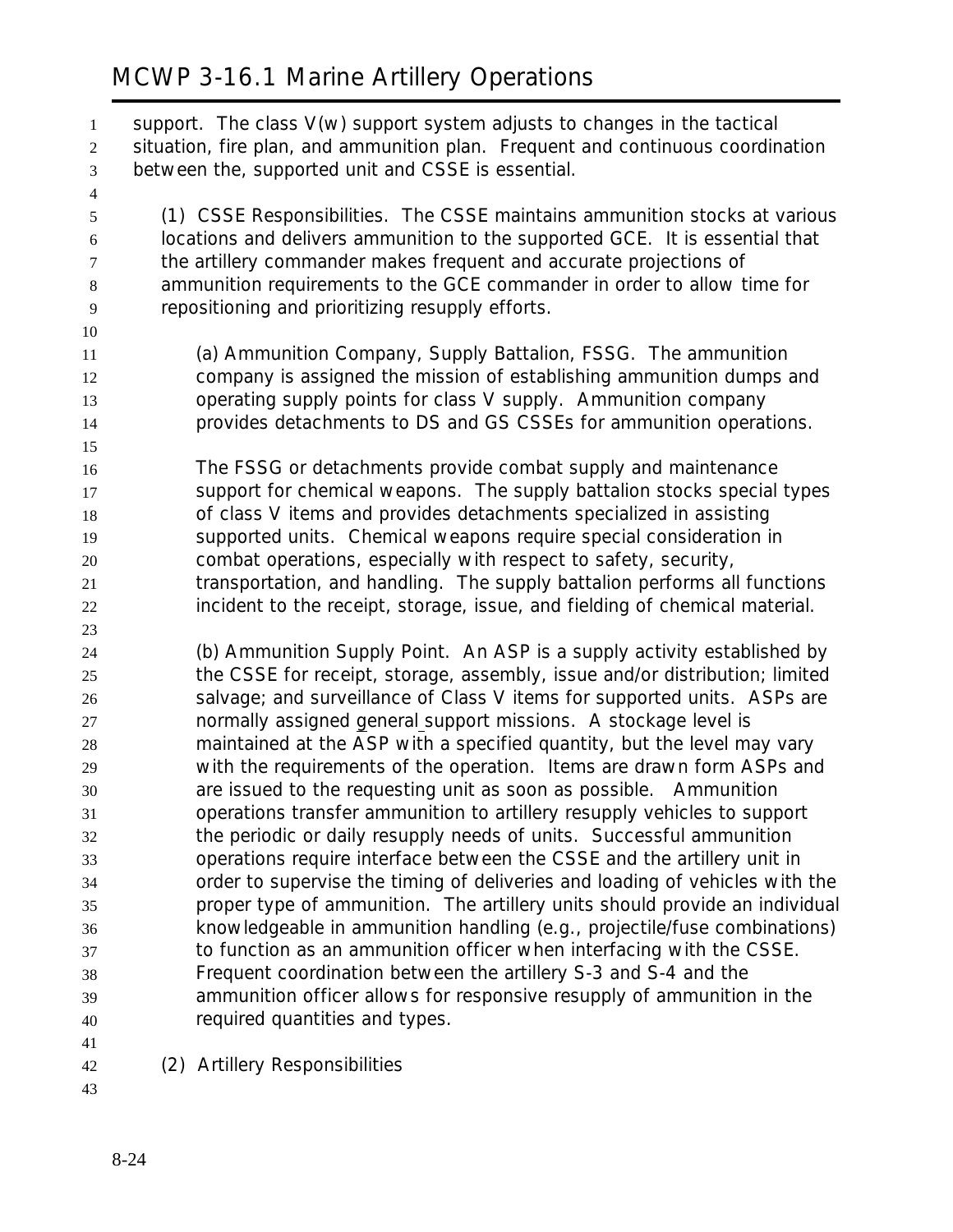**(a) Artillery Battalion**

 **(1) Ammunition Vehicle Load Plans**. Vehicle load plans are developed around the basic load of ammunition, as this constitutes the greatest transportation demand. Load plans are developed for ease of access to supplies. The load plan facilitates replenishment of the gun sections and re-supply of the vehicle itself. A vehicle is designed to carry a single type and lot of ammunition if possible. The basic load of ammunition may require units to carry only mission essential equipment. Non-essential equipment can be palletized and staged for 11 later use. In dynamic operations, the ammunition is serviced from mobile loaded vehicles to allow for frequent displacement. In static operations, there may be a requirement to download ammunition to free vehicles for replenishment.

- **(2) Ammunition Train Composition**. After load plans have been developed, transportation assets are designated in support of the re- supply effort. Designated vehicles are used to form an ammunition 19 train.
- **(3) Tailored Ammunition Packages**. An ammunition package's content 21 is based on experience, unit requirements, and flexibility. The artillery commander uses ammunition packages tailored to enhance artillery effectiveness to the supported unit. Tailored ammunition packages allow for greater quantities of high usage munitions to be carried on ammunition vehicles. Low usage ammunition (e.g., FASCAM) may be carried by a designated battery or section. This allows other units to adjust their basic load in order to carry greater quantities of high usage ammunition.
- **(4) Ammunition Resupply and Delivery**. A basic principle for responsive ammunition support is the positioning of supplies as far forward as possible to reduce turnaround time. This is achieved by establishing unit priority for delivery and by selecting the method of resupply based on the tactical situation.
- w Decentralized operations require battery ammunition sections to operate independently, drawing resupply directly from ASPs or CSSEs. Battalion assets are formed into small ammunition trains for selective augmentation of battery sections. The S-4 monitors the location and disposition of vehicles. This method is difficult to coordinate and maintain in dynamic operations.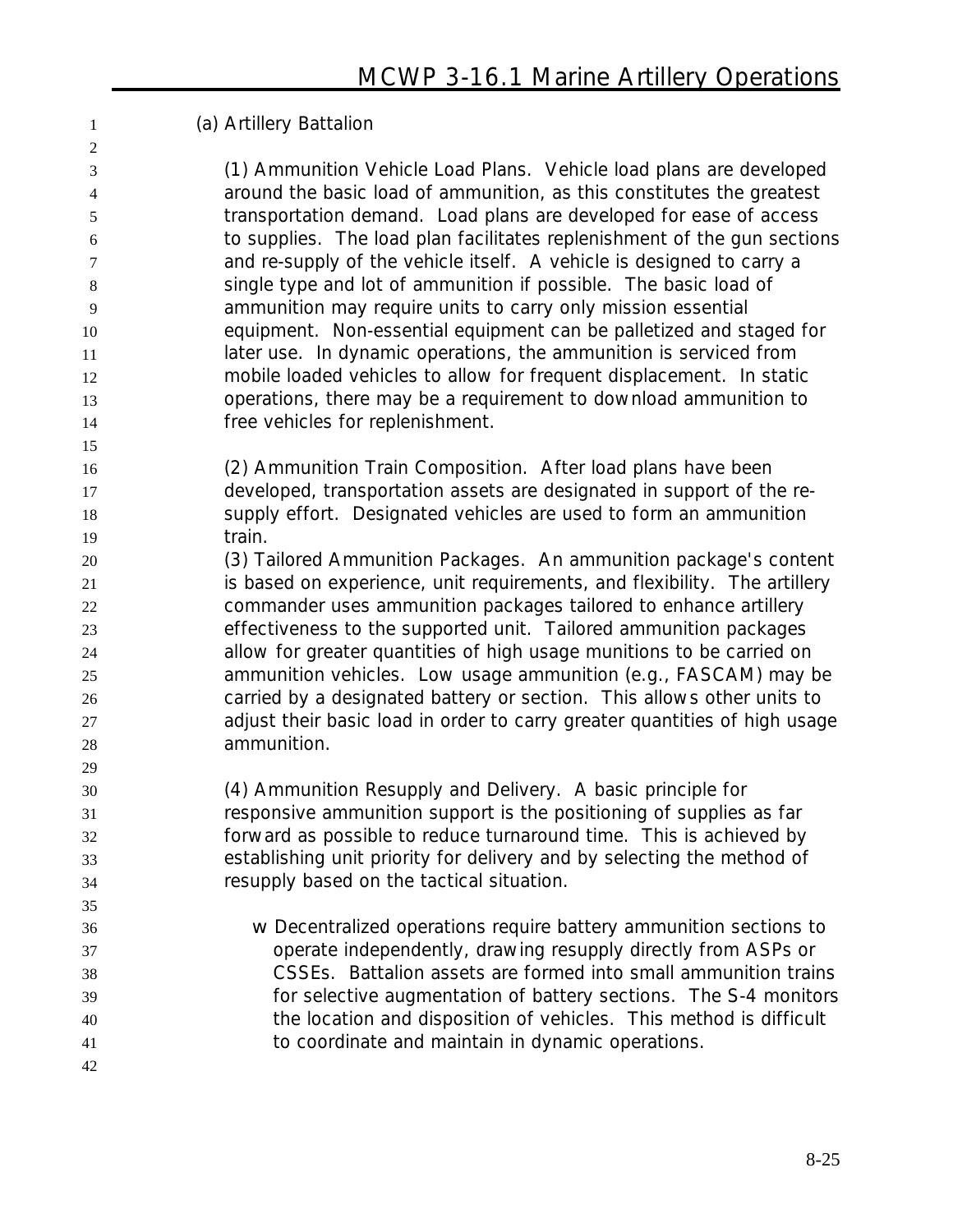| $\mathbf{1}$   | w Centralized operations provide a high degree of control and                                                 |
|----------------|---------------------------------------------------------------------------------------------------------------|
| $\overline{2}$ | flexibility. Centralized operations consolidate some of the                                                   |
| 3              | battery's ammunition section assets into an ammunition train                                                  |
| $\overline{4}$ | controlled by the battalion. Methods of operation range from                                                  |
| 5              | daily resupply to continuous movement of ammunition train                                                     |
| 6              | vehicles to and from ASPs to firing positions. Regardless of the                                              |
| 7              | degree of centralization, batteries must retain organic                                                       |
| 8              | ammunition vehicles to carry basic loads and move ammunition                                                  |
| 9              | within battery position areas.                                                                                |
| 10             |                                                                                                               |
| 11             | Ammunition may be delivered directly to battery positions by the                                              |
| 12             | regiment, battalion, or CSSE. Distribution to batteries depends on the                                        |
| 13             | location, configuration of the position, and the ability to down load                                         |
| 14             | ammunition. Helicopters also provide transportation. In place<br>deliveries to howitzer sections are desired. |
| 15             |                                                                                                               |
| 16             |                                                                                                               |
| 17             | Deliveries can also be made by exchanging loaded vehicles from the                                            |
| 18             | battalion ammunition train with empty vehicles of a battery's                                                 |
| 19             | ammunition section. The exchange of loaded vehicles for empty ones                                            |
| $20\,$         | reduces handling and turnaround time for the train. The use of pre-                                           |
| 21             | configured ammunition packages and vehicle load plans facilitates this                                        |
| 22             | exchange. This technique is particularly adaptable to high usage<br>munitions.                                |
| 23             |                                                                                                               |
| 24<br>25       | (b) Pre-positioned Ammunition Stockages. Ammunition is down loaded at                                         |
| 26             | batteries or battalions as a means of pre-positioning ammunition in the                                       |
| 27             | forward area. Based on anticipated requirements, ammunition is moved                                          |
| 28             | forward during lulls. In defensive operations, stockpiles in battery areas                                    |
| 29             | support periods of increased expenditure such as counter-mechanized                                           |
| 30             | fires. In offensive operations, a series of stockpiles may be established in                                  |
| 31             | battery positions as well as future positions to support assault                                              |
| 32             | expenditures. If circumstances preclude the expenditure of pre-positioned                                     |
| 33             | quantities, ammunition is reported as excess and re-allocated.                                                |
| 34             |                                                                                                               |
| 35             | (c) Unit ASPs. Unit ASPs may be formed by artillery units in forward                                          |
| 36             | areas. The reduced turnaround time for resupply offsets the required                                          |
| 37             | down load of ammunition. The ammunition is brought in by CSSE                                                 |
| 38             | convoys, helicopters, and/or artillery trains. Unit ASPs can function from                                    |
| 39             | loaded vehicles and/or stockpiles on the ground. Advantages of unit                                           |
| 40             | ASPs include:                                                                                                 |
| 41             |                                                                                                               |
| 42             | Ammunition up load and unit displacement can occur concurrently.<br>W                                         |
|                |                                                                                                               |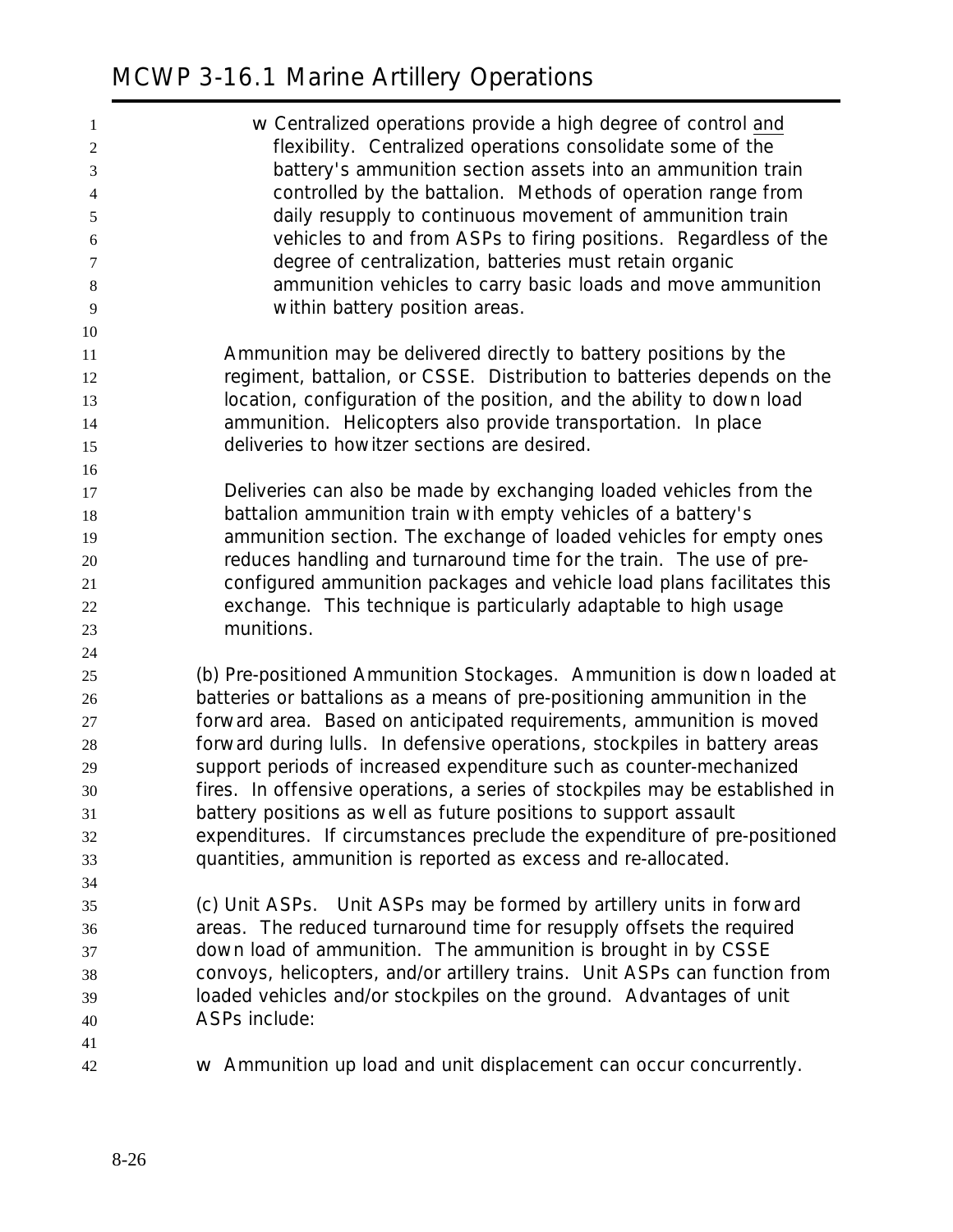| $\mathbf{1}$   | Ammunition distribution is conducted at a distance from forward<br>W<br>positions. |
|----------------|------------------------------------------------------------------------------------|
| 2              | Unit vehicles are dedicated to the movement between the ASP and                    |
| 3              | W<br>their respective positions.                                                   |
| $\overline{4}$ |                                                                                    |
| 5<br>6         | Disadvantages of unit ASPs include the need for multiple handling, down            |
| 7              | loading, time, and assets. Unit ASP site considerations include an area:           |
| 8              |                                                                                    |
| 9              | Large enough to segregate ammunition.<br>W                                         |
| 10             | Adequate for night operations.<br>W                                                |
| 11             | Which provides adequate camouflage and concealment.<br>W                           |
| 12             | To support movement of MHE and heavy vehicles.<br>W                                |
| 13             | Not unduly affected by adverse weather.                                            |
| 14             | W                                                                                  |
|                | Time can be saved by developing a plan for the loading of prime movers             |
| 15             | and trailers in separate areas to facilitate simultaneous loading. To              |
| 16             | control congestion, the commander establishes unit priority for entering           |
| 17             | the site and using MHE.                                                            |
| 18             |                                                                                    |
| 19             | (d) Ammunition Management. Ammunition management is a continuous                   |
| 20             |                                                                                    |
| 21             | process performed by all units during a battle. Accurate record keeping is         |
| 22             | a critical part of ammunition management and must be practiced by all              |
| 23             | artillery units.                                                                   |
| 24             |                                                                                    |
| 25             | (1) Weighting the Main Effort. The battlefield requires the availability           |
| 26             | of sufficient supply levels and the time and means for distribution.               |
| 27             | The assignment of priorities occurs by designating an element to                   |
| 28             | receive priority of fire, establishing a priority to a particular type of fire     |
| 29             | (e.g., counterfire), or identifying priorities for unit re-supply.                 |
| 30             |                                                                                    |
| 31             | (2) Unit Interaction. Interaction between supporting and supported                 |
| 32             | staffs must be emphasized. Unit commanders providing fire support                  |
| 33             | must be informed of possible plans that require large quantities or                |
| 34             | special types of ammunition. Supporting commanders, stay abreast of                |
| 35             | possible courses of action so that support can be coordinated.                     |
| 36             |                                                                                    |
| 37             | (3) Controlling Ammunition Issue. Maximum effort must be given to                  |
| 38             | the issue of ammunition by lot segregation. Issuance and distribution              |
| 39             | of the minimum lots of projectiles, propellants, and fuses contribute to           |
| 40             | the gunnery solution and maximizes available carrying capacity.                    |
| 41             | Recording the ammunition lot allows reports on condition,                          |
| 42             | performance, and accidents in which ammunition is involved.                        |
| 43             |                                                                                    |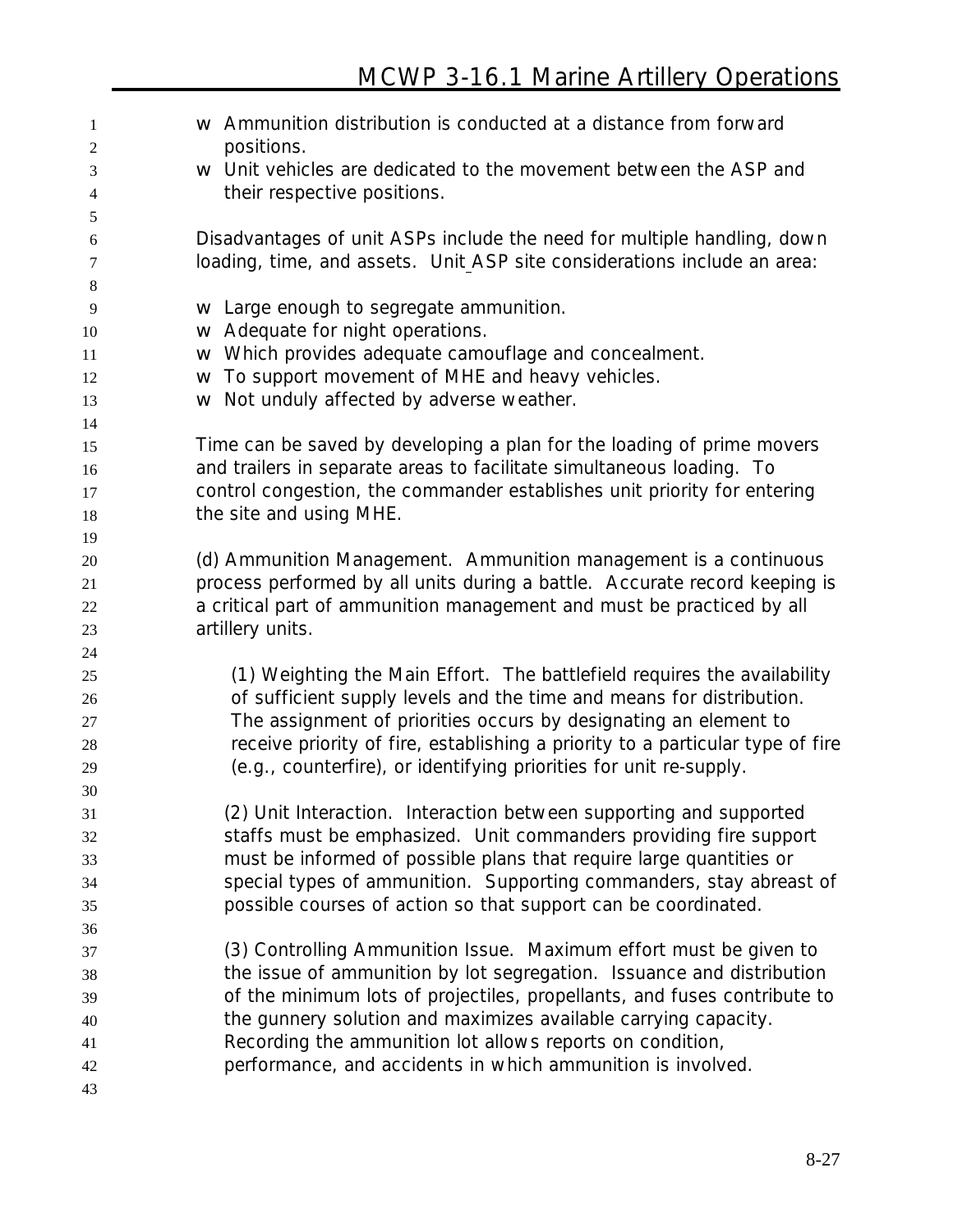**(4) Gunnery and Weaponeering Application**. Prudent fire support planning, fire planning, and fire direction contribute to sustaining operations. Sound fire direction techniques reduce the need for survivability moves and increase ammunition effectiveness. Thus, the logistical burden of ammunition re-supply is reduced. **(5) Supply Economy Enforcement**. Restricting and controlling firing practices conserves supplies and reduces the logistical burden of ammunition re-supply. Firing needs should be determined, fire plans established, and target priorities set to control the need for re-supply. **g. Maintenance Operations.** A unit's ability to sustain combat operations rests on the ability to perform on-going maintenance. An effective maintenance program must incorporate the allocation of personnel and time, availability of repair parts and tools, and command emphasis at all levels. Commanders ensure that equipment is properly maintained by personnel under their control. Commanders monitor maintenance programs to ensure preventive maintenance (PM) which minimizes failures and ensures the smooth flow of repair parts and equipment for corrective maintenance (CM) when failures occur. **(1) Maintenance Support.** Organizational maintenance is performed as far forward as the tactical situation allows and keeps the equipment in the hands of the user. As with other logistics functions, the commander establishes a maintenance program to maximize assets. Battalion or regiment MCTs or CSSE MSTs may be used to perform or assist in on site malfunction diagnoses, adjustments, alignments, repair, or replacement of end items or major assemblies. High usage parts should be held as far forward as possible. **(a) Preventive Maintenance (PM)**. The program includes systematic servicing and inspection, correcting failure before damage occurs, and proper use of equipment. Early and thorough PM prevents minor discrepancies from becoming major problems requiring extensive repair. The aim of PM is to prevent corrective maintenance. **(b) Corrective Maintenance (CM)**. When equipment becomes inoperable, it should be repaired on site at the lowest possible level. Battery level maintenance is limited to certain organizational maintenance services and minor repairs. The exact responsibility for repair of an item of equipment is determined largely by the type of equipment. **1. Vehicles**. The S-4 will coordinate with the battalion motor transport officer to dispatch a MCT. Repairs will be made on site if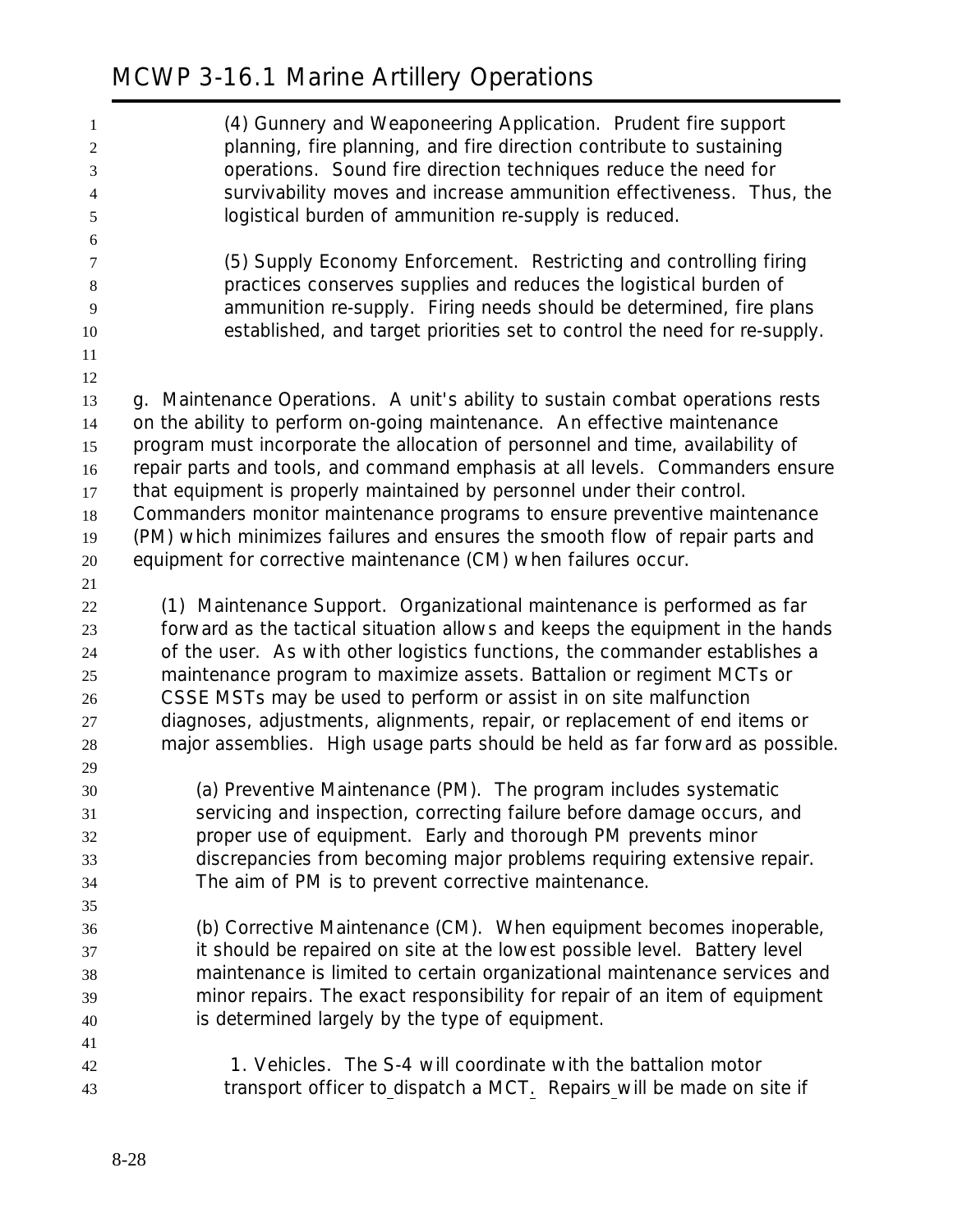possible. If the repair requires intermediate level maintenance, the MCT will request a CSSE MST via the S-4 to repair the vehicle on site, if required. If a vehicle cannot be repaired, it is evacuated and repaired at the battalion. If evacuation is hampered by lack of time or capability, the vehicle may be moved to a maintenance collection point along the supply route where it is picked up by the CSSE. **2. Communications-Electronics Equipment**. Organizational maintenance of communications-electronics equipment is performed by 10 trained technicians within the artillery unit. On site repair is preferred. Equipment repair and responsibility are delegated as follows: **w** Communications-electronics equipment requiring repair is evacuated to the battalion communications platoon. The headquarters battery of the artillery regiment performs intermediate maintenance on electronics systems within the command and weapons-loading radar equipment. w General purpose test, measurement, and diagnostic equipment is calibrated and repaired by the electronics maintenance company, maintenance battalion, FSSG. **3. Engineer Equipment**. Engineer equipment mechanics and electrical equipment repairmen are provided as required by the regiment. Second echelon maintenance is conducted by qualified maintenance personnel attached to the using unit or a MCT dispatched from the regimental engineer section. The regimental engineer section is responsible for the evacuation of malfunctioning engineer equipment. **4. Ordnance Equipment**. Weapon repair is performed by the individual/crew, battery armorers, or artillery mechanics. If these individuals cannot repair the weapon, a CSSE MST is requested for on site weapon repair. If on site repair is not feasible, the weapon is evacuated. **(2) Maintenance Site Selection.** Maintenance site selection is governed by the following fixed, physical characteristics: terrain, weather, tactical situation, size and mission of the unit, and the mission's maintenance requirements. Variables that impact maintenance site selection are addressed below. **(a) Adequate Space**. 

8-29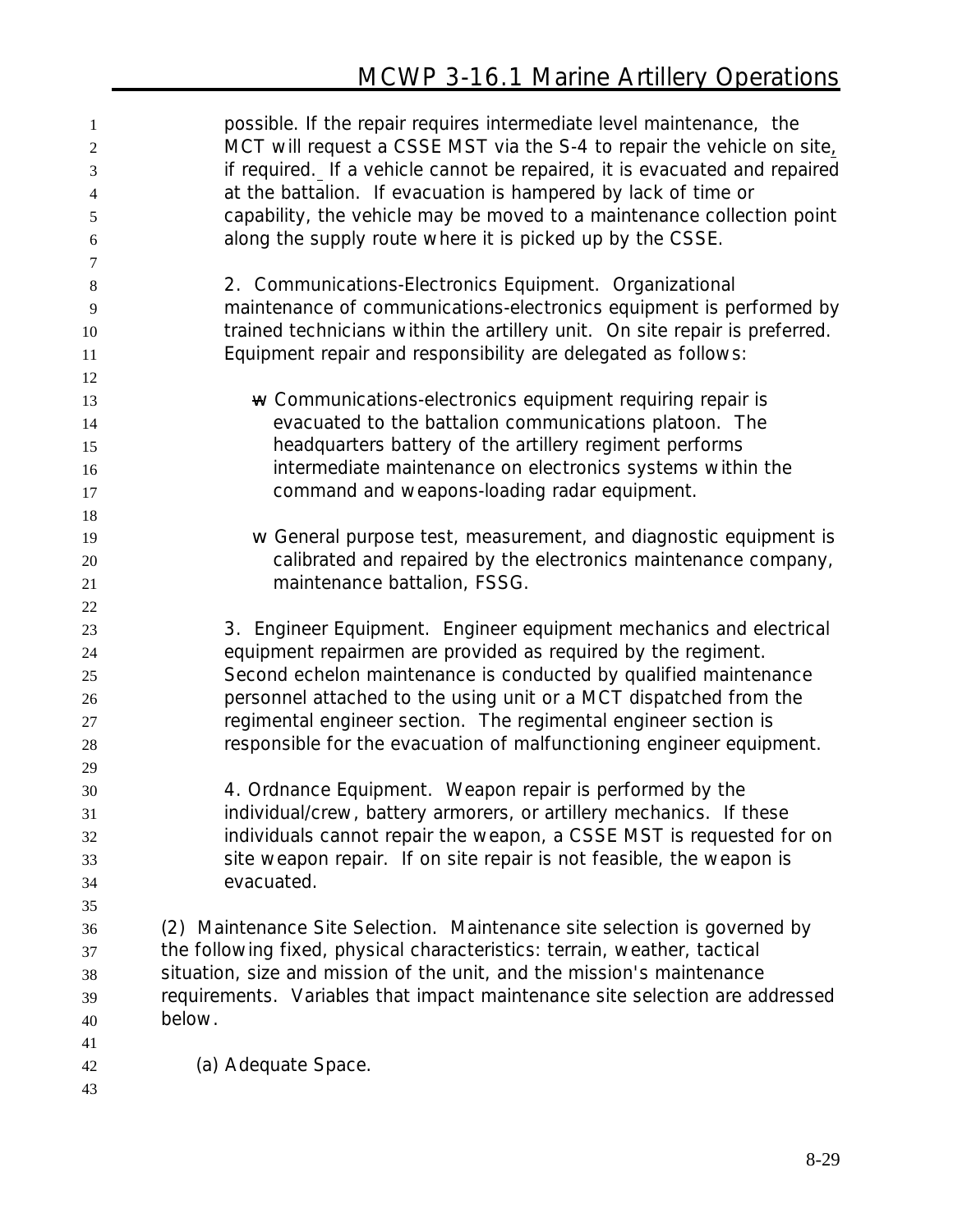| 1              | (b) Suitable Terrain Features. The terrain should offer; favor defense           |
|----------------|----------------------------------------------------------------------------------|
| 2              | against air or ground attack; facilitate local security; hard stand for          |
| 3              | vehicles and equipment; and accessibility to road, water, and air routes         |
| $\overline{4}$ | for evacuation and re-supply.                                                    |
| 5              |                                                                                  |
| 6              | (b) Route Access.                                                                |
| 7              |                                                                                  |
| 8              | (c) Proximity to Supported Units                                                 |
| 9              |                                                                                  |
| 10             | (d) Proximity to Other CSS Elements.                                             |
| 11             |                                                                                  |
| 12             | (e) Maintenance Area Organization. The following should be considered            |
| 13             | when organizing the maintenance area:                                            |
| 14             |                                                                                  |
| 15             | w Organized in accordance with equipment density and anticipated                 |
| 16             | maintenance workload.                                                            |
| 17             | w Structures to protect equipment from the climate.                              |
| 18             | w Drainage patterns.                                                             |
| 19             | w Generators positioned to provide adequate support throughout the               |
| 20             | area.                                                                            |
| 21             | w Defensive positions must be accessible to the place of work.                   |
| 22             | w Storage areas for fuel and other flammables.                                   |
| 23             | w Fire fighting equipment must be positioned.<br>w Points of access.             |
| 24             |                                                                                  |
| 25             | w Protection for personnel and equipment.                                        |
| 26<br>27       | (3) Recovery and Salvage. Commanders are responsible for the recovery of         |
| 28             | their own disabled vehicles to facilitate repair efforts and prevent destruction |
| 29             | or capture by the enemy. Recovered vehicles are inspected, repaired, and         |
| 30             | placed in operation at the lowest level possible. If a vehicle cannot be         |
| 31             | repaired, it is reported as disabled. The report includes the location, number   |
| 32             | and type of vehicles, and condition. Battery collected salvage materiel is       |
| 33             | evacuated to a battalion collection point by vehicles making supply trips to     |
| 34             | the rear. Battalions usually operate a collection point in the vicinity of their |
| 35             | maintenance area. Salvaged, excess, and damaged items evacuated to the           |
| 36             | battalion are turned in for evacuation to CSSE. Vehicles which cannot be         |
| 37             | repaired are removed from the traffic pattern. The location and condition of     |
| 38             | these vehicles are reported to higher headquarters through logistics channels.   |
| 39             |                                                                                  |
| 40             | (4) Captured Materiel. Captured materiel is collected and evacuated under S-     |
| 41             | 2 supervision. Captured materiel is always reported to the next higher           |
| 42             | headquarters where it provides a source of intelligence information.             |
| 43             |                                                                                  |